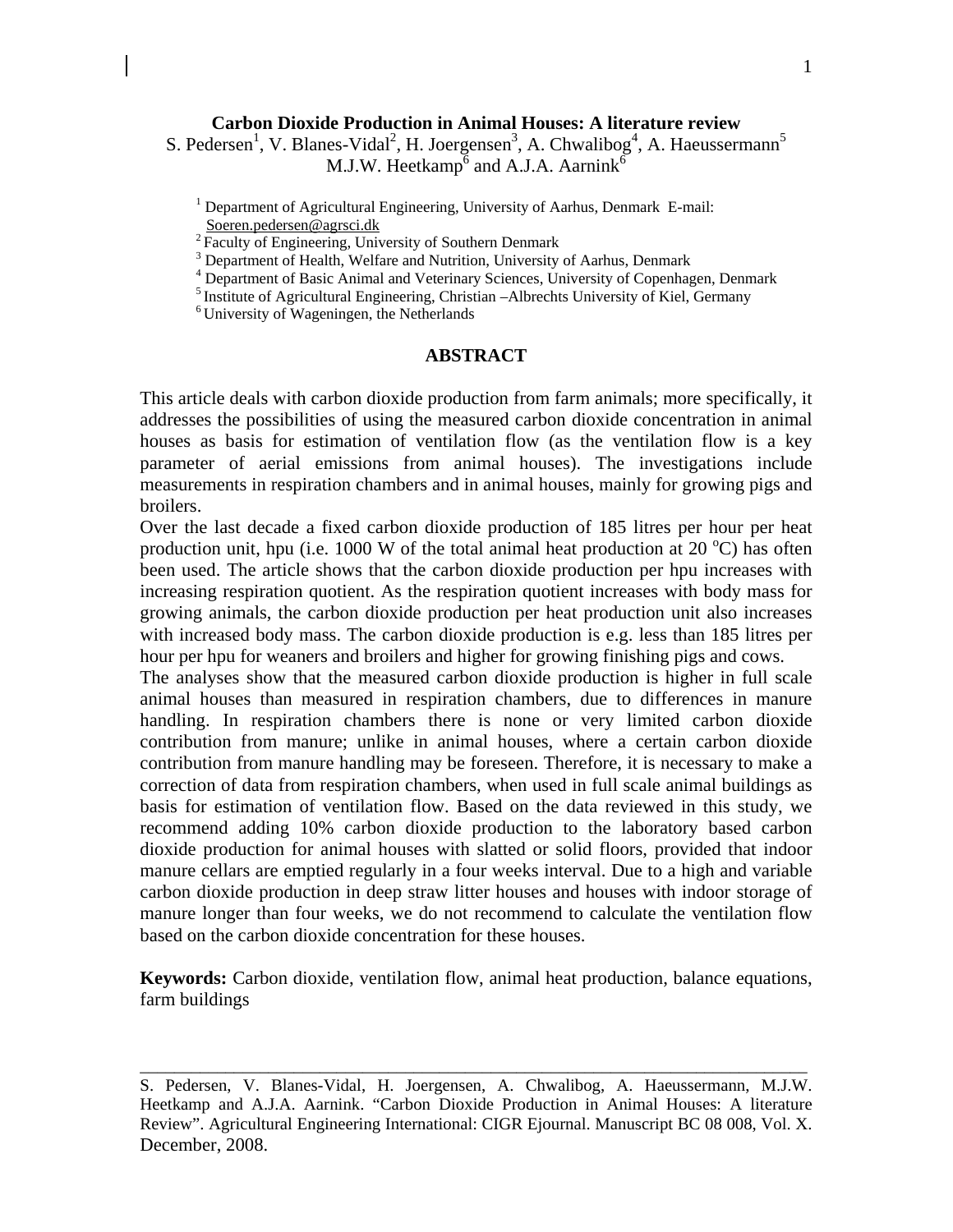#### **1. BACKGROUND**

Ventilation of animal houses should be based on maintaining desired thermal conditions and air quality. This requires no build up of heat and/or gases in the inside air. At equilibrium (steady state) this means that emission of a gas of must equal the amount in the outgoing ventilated air. Estimation of the gas emission needs knowledge on both the air exchange to the environment and the gas concentration in the animal house. Precise air exchange measurements can be performed by measuring nozzles or measuring fans installed in the outlets of the animal house, but these are time-consuming and expensive methods and they are to some extends limited to mechanically ventilated animal houses. Therefore, there is a big interest in finding alternative methods for estimating the ventilation flow in full scale livestock buildings. One possibility is e.g. to use tracer gases (Freon 134a), where a correlation of 0.89 was found (Müller, H-J et al. 2006) in respect to wheel anemometer measurements. Another possibility is to estimate the air exchange rate by performing a carbon dioxide  $(CO_2)$  balance in the house. In the  $CO_2$ balance, an accurate estimation of the  $CO<sub>2</sub>$  production in the building is crucial. The total  $CO<sub>2</sub>$  production includes  $CO<sub>2</sub>$  produced by the animals and  $CO<sub>2</sub>$  emitted from the manure.  $CO<sub>2</sub>$  production from the animal can be derived from its energy metabolism rate, which is related to feeding level and nutrient composition of the diet (Brouwer, 1965). In animal houses where the manure is not stored in the barn for a long period (e.g. slatted houses with regular emptying of manure pits) the  $CO<sub>2</sub>$  production from the manure handling system is small compared to the  $CO<sub>2</sub>$  production from animals. However, in animal houses with deep litter (i.e animal houses where the depth of the litter is  $> 0.5$ m), the CO<sub>2</sub> production from the deep litter can be considerable (Jeppsson 2000, 2002)

The structure of this paper is as follows. First, we present a theoretical approach for calculating the animals  $CO<sub>2</sub>$  emission based on indirect calorimetric measurements (RQ method). Next, we provide an overview of research studies dealing with the  $CO<sub>2</sub>$ production at house level and we present a summary of published data on animal  $CO<sub>2</sub>$ production measured in respiration chambers. We compare the results of the different studies and we discuss the current state of knowledge of the  $CO<sub>2</sub>$  production in animal houses, concluding by providing some recommendations. Third, we discuss the importance of considering the diurnal variation of  $CO<sub>2</sub>$  production. Finally, we present the equations for calculating the ventilation flow based on measured  $CO<sub>2</sub>$  production.

#### **2. A THEORETICAL APPROACH: THE RQ METHOD**

An equation for estimating animal heat production on diurnal basis (HE, kJ) was set up by Brouwer (1965), based on oxygen consumption  $(O_2, I)$ , carbon dioxide production  $(CO<sub>2</sub>, 1)$ , urinary nitrogen  $(N, g)$  and methane production  $(CH<sub>4</sub>, 1)$ , as follows  $(Eq 1)$ :

$$
HE_{kJ} = 16.18 O_2 + 5.02 CO_2 - 5.99 N - 2.17 CH_4 \quad (kJ)
$$
 (1)

S. Pedersen, V. Blanes-Vidal, H. Joergensen, A. Chwalibog, A. Haeussermann, M.J.W. Heetkamp and A.J.A. Aarnink. "Carbon Dioxide Production in Animal Houses: A literature Review". Agricultural Engineering International: CIGR Ejournal. Manuscript BC 08 008, Vol. X. December, 2008.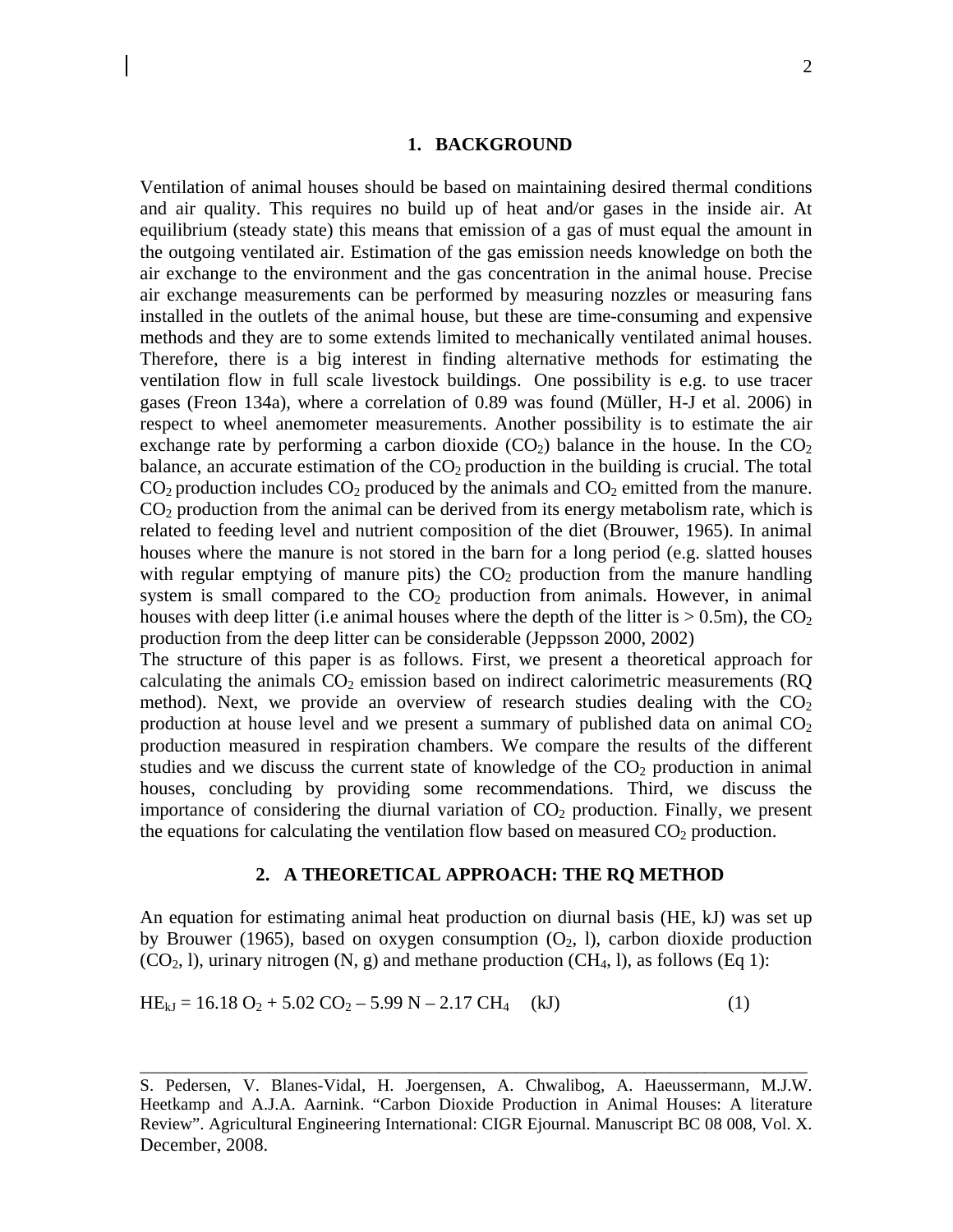By using the Brouwer's equation (Eq 1), precise estimations of heat production can be carried out under laboratory conditions in the respiration chambers. However, under practical conditions and full scale production, only the  $CO<sub>2</sub>$  production can be measured. An estimation of RQ (the ratio between the  $CO<sub>2</sub>$  production and  $O<sub>2</sub>$  consumption during respiration) can be made based on the nutrient composition of the diet (protein, lipids and carbohydrates) and from the composition of the gained tissues in the animal (protein and fat) (see Brouwer, 1965). If animals are fed close to maintenance the RQ will be low, but it will increase with higher feed intake, e.g. the RQ value for pregnant sows with low feed intake is lower than for lactating sows. The RQ varies between 0.9 and 1.2 (Van Ouwerkerk and Pedersen, 1994).

Eq. 1 can be modified by substituting the oxygen consumption  $O_2$  in Eq. 1 by the term  $CO<sub>2</sub>/RQ$  and expressing the HE in terms of kW (as it is commonly used for calculations of animal heat production in relation to heating and ventilating animal houses), resulting in Eq. 2:

$$
HE_{kW} = \frac{1}{3.6} \cdot \left( 16.18 \cdot \frac{CO_2}{RQ} + 5.02 \cdot CO_2 - 5.99 \cdot N' + 2.17 \cdot CH_4 \right), \text{ kW} \tag{2}
$$

where  $CO_2$  and  $CH_4$  are expressed in terms of m<sup>3</sup>/h, and N<sup>'</sup> in g/h.

For one hpu (where 1 hpu is equivalent to 1000 W of total heat production at  $20^{\circ}$ C), Eq2 can be transformed to:

$$
RQ = \frac{16.18 \cdot CO_2}{3.6 - 5.02 \cdot CO_2 + 5.99 \cdot N + 2.17 \cdot CH_4}
$$
(3)

According to the literature (CIGR, 2002, the  $CO<sub>2</sub>$  production per hpu has over the last decade often been set to  $0.185 \text{ m}^3 \text{h}^{-1} \text{h} \text{pu}^{-1}$ . In the case of fattening pigs, a urinary nitrogen production of 0.010 kg h<sup>-1</sup> hpu<sup>-1</sup> and a CH<sub>4</sub> production of 0.24x10<sup>-3</sup> kg h<sup>-1</sup> hpu<sup>-1</sup> can also be obtained from the literature (Blanes-Vidal et al., 2008). Using those data in Eq 3 we get:

$$
RQ = \frac{16.18 \cdot 0.185}{3.6 - 5.02 \cdot 0.185 + 5.99 \cdot 0.010 + 2.17 \cdot 0.00024} = 1.096\tag{4}
$$

Solving Eq. 4, results in a  $CO_2$  production of 0.185 m<sup>3</sup>h<sup>-1</sup>hpu<sup>-1</sup> corresponding to an RQ of about 1.1, which is a typical value of RQ for fattening pigs (Noblet et al., 1999; Van Ouwerkerk and Pedersen, 1994).

S. Pedersen, V. Blanes-Vidal, H. Joergensen, A. Chwalibog, A. Haeussermann, M.J.W. Heetkamp and A.J.A. Aarnink. "Carbon Dioxide Production in Animal Houses: A literature Review". Agricultural Engineering International: CIGR Ejournal. Manuscript BC 08 008, Vol. X. December, 2008.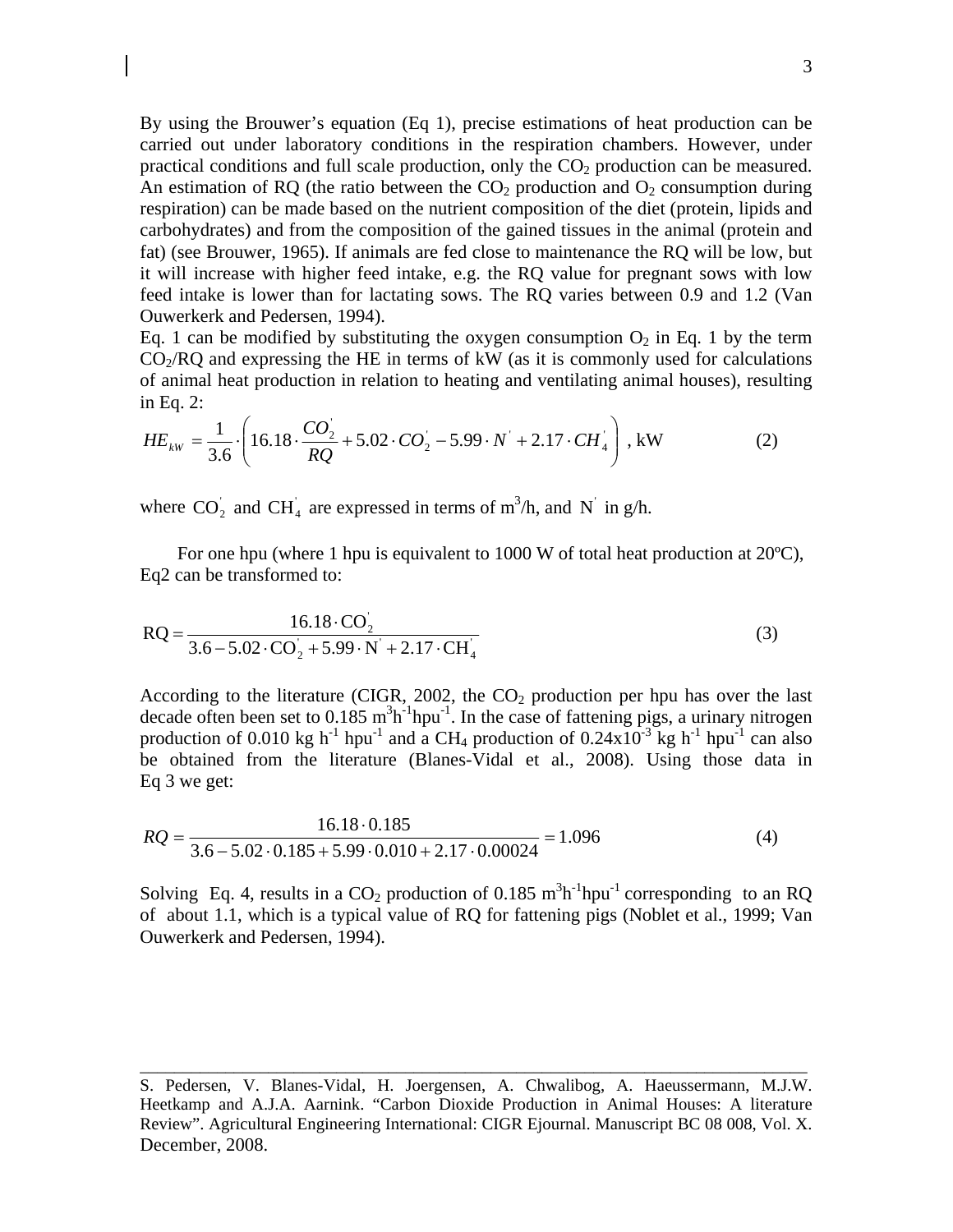### **3. OVERVIEW OF STUDIES ON CARBON DIOXIDE PRODUCTION AT HOUSE LEVEL**

The interest for using the animal carbon dioxide  $(CO<sub>2</sub>)$  production to estimate the air exchange rate from  $CO<sub>2</sub>$  balances in the house was awaked in the seventies. In the period 1977-84, the literature on animal heat and moisture production was examined by the CIGR (Internationale Commision du Génie Rural) working group, and the outcome was published in by CIGR (1984). In this report, the  $CO<sub>2</sub>$  production was determined as  $0.163 \text{ m}^3\text{h}^{-1}\text{hpu}^{-1}$ . In 1994, the CO<sub>2</sub> production was revised and it was adjusted to the range between 0.17 and 0.20  $m^3h^{-1}hpu^{-1}$  (Ouwerkerk and Pedersen, 1994). In that work it was also stressed that the animal activity is an important factor to take into account when calculating  $CO<sub>2</sub>$  balances over periods shorter than 24 hrs. Later studies have confirmed the necessity of taking the animal activity into account. One of those studies was a Swedish investigation with layers (Wachenfelt et al., 2001) that showed that the  $CO<sub>2</sub>$ production during the night periods was only 66% of the production during day periods. Comprehensive investigations on emission from animal houses were performed from 1992-1996 (EU project No. PL900703), including animal houses in Great Britain, Netherlands, Germany and Denmark, where information on the ventilation flow was needed. Due to the big number of animal houses included in the investigation, it was not possible to provide the houses with direct measurements of ventilation flow by nozzles or measuring fans. Therefore the heat, moisture and  $CO<sub>2</sub>$  balances in cattle, pigs and poultry houses were calculated in order to make an indirect calculation of the ventilation flow. The procedure was to formulate three balance equations for each house; a temperature balance, a moisture balance and a  $CO<sub>2</sub>$  balance, each expressing the ventilation flow. These three equations must theoretically result in the same ventilation flow for a certain house. The equations were based on data for animal heat and moisture production from CIGR (1984). Firstly, the temperature balance and the moisture balance equation were brought to give the same ventilation flow by adjusting the animal latent and sensible heat for evaporation of water from feed and manure. Secondly, that ventilation flow was used to calculate the  $CO<sub>2</sub>$  production by the  $CO<sub>2</sub>$  balance equation. The results showed that the  $CO<sub>2</sub>$  production on diurnal basis (average of 24 h period) was 0.185 m<sup>3</sup>h<sup>-1</sup>hpu<sup>-1</sup> for dairy cows, growing pigs and layers (Pedersen et al, 1998). That is about 13% higher than that estimated by CIGR (1984).

Danish measurements of broiler heat and moisture production showed a  $CO<sub>2</sub>$  production of 0.182  $m^3$   $m^3$ h<sup>-1</sup>hpu<sup>-1</sup> (Pedersen and Thomsen, 2000), which was in good agreement with  $0.185 \text{ m}^3\text{h}^{-1}\text{hpu}^{-1}$ . Furthermore, a later Danish investigation with fattening pigs showed a  $CO_2$  production of 0.185  $m^3h^{-1}hpu^{-1}$  (Sousa and Pedersen, 2003). However, Blanes and Pedersen (2005), found that the  $CO_2$  production was 0.201 m<sup>3</sup>h<sup>-1</sup>hpu<sup>-1</sup>. A Ph.D study (Haeussermann, 2006, Haeussermann et al., 2007ab) resulted in a  $CO<sub>2</sub>$  production for growing pigs of 0.233  $m<sup>3</sup>h<sup>-1</sup>hpu<sup>-1</sup>$  between day 10 and 28 in the growing finishing house, averaged over four growing periods in a full scale experimental house (Table 1). It increases by about 18% in respect of the above mentioned value during the ongoing growing days. The high  $CO<sub>2</sub>$  production compared to the other referred experiments is

S. Pedersen, V. Blanes-Vidal, H. Joergensen, A. Chwalibog, A. Haeussermann, M.J.W. Heetkamp and A.J.A. Aarnink. "Carbon Dioxide Production in Animal Houses: A literature Review". Agricultural Engineering International: CIGR Ejournal. Manuscript BC 08 008, Vol. X. December, 2008.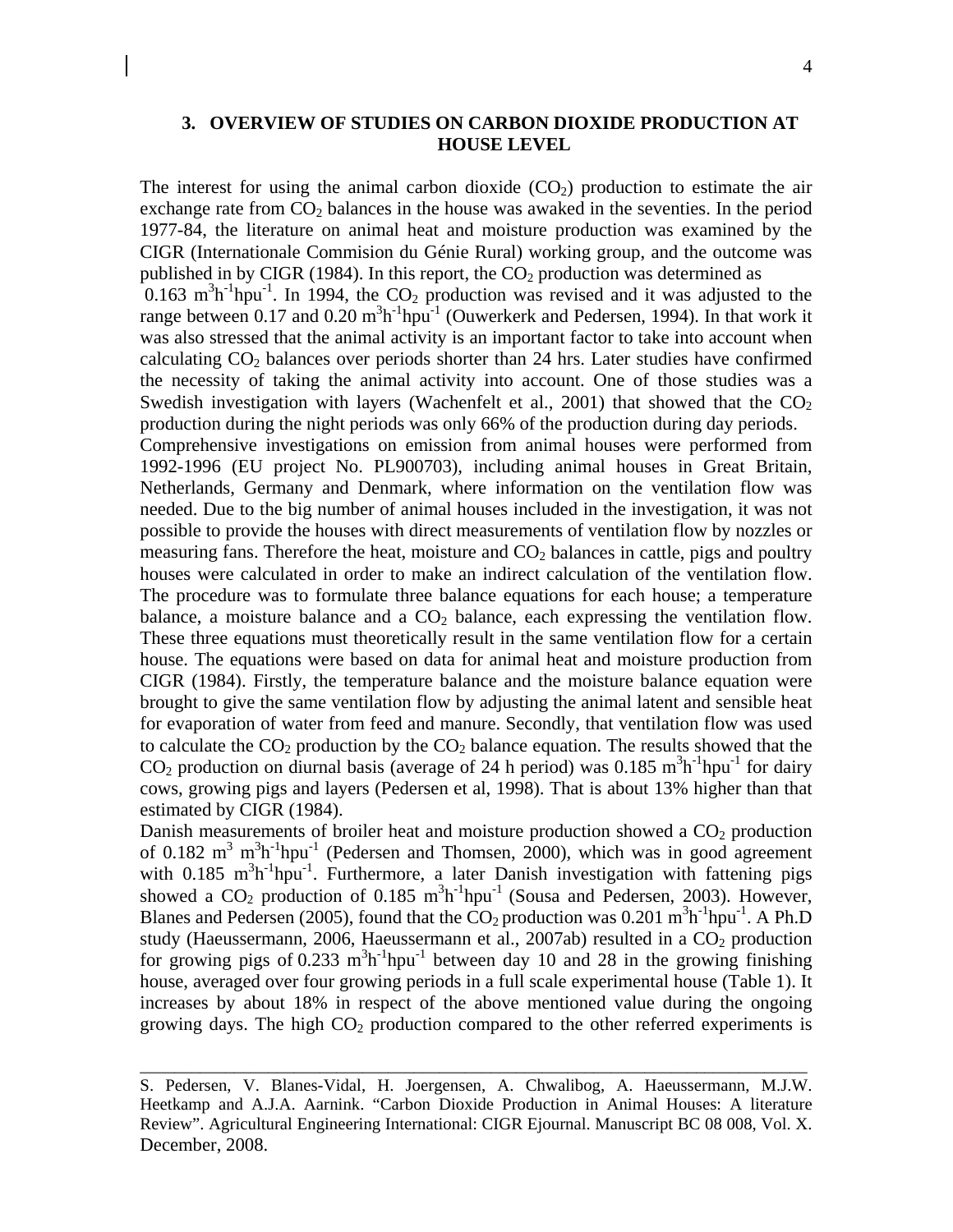explained mainly by the accumulated amount of manure, which was stored indoor until the end of each fattening period. Likewise, high performance of the pigs, listed in Table 1 for growing finishing pigs, influenced  $CO<sub>2</sub>$  production due to an increased RQ.

In Belgium, a number of measurements were carried out over a decade under different production conditions for pigs (Nicks et al., 2003, 2004a,b, 2005; Philippe et al., 2006, 2007). Based on the measured  $CO<sub>2</sub>$  production and the total heat production calculated in accordance with CIGR (2002), the  $CO_2$  production is expressed in terms of  $m^3 h^{-1}$  hpu<sup>-1</sup> as shown in Table 1. The results show a big variation among the different experiments and it also shows that the  $CO<sub>2</sub>$  production per hpu is much lower for weaning pigs than for growing finishing pigs.

| Livestock                    | Bedding<br>Type  | Live weight<br>Kg            | Temp<br>$\rm ^{o}C$          | Daily<br>gain<br>kg/day      | $CO2$ production<br>$m^3 h^{-1}$ hpu <sup>-1</sup> | Reference                |
|------------------------------|------------------|------------------------------|------------------------------|------------------------------|----------------------------------------------------|--------------------------|
| Weaning                      | Straw            | 12.9                         | 23.7                         | 0.39                         | 0.173                                              | Nicks et al.             |
| Pigs                         | Sawdust          | 13.0                         | 23.0                         | 0.40                         | 0.178                                              | (2003)                   |
|                              | Slatted          | 12.3                         | 26.4                         | 0.39                         | 0.122                                              | Nicks et al.             |
|                              | Straw            | 12.3                         | 23.9                         | 0.39                         | 0.130                                              | (2004a)                  |
|                              | Slatted          | 11.8                         | 24.2                         | 0.39                         | 0.137                                              | Nicks et al.             |
|                              | Sawdust          | 11.8                         | 22.6                         | 0.39                         | 0.168                                              | (2005)                   |
| Growing<br>finishing<br>Pigs | Straw<br>Sawdust | 67.0<br>68.6                 | 20.0<br>19.1                 | 0.76<br>0.79                 | 0.151<br>0.149                                     | Nicks et al.<br>(2004b)  |
|                              | Straw            | 70.2                         | 21.8                         | 0.74                         | 0.181                                              | Philippe et              |
|                              | Straw            | 67.9                         | 21.2                         | 0.70                         | 0.178                                              | al.(2006)                |
|                              | Slatted<br>Straw | 67.8<br>67.0                 | 20.5<br>20.6                 | 0.73<br>0.72                 | 0.202<br>0.230                                     | Philippe et<br>al.(2007) |
| Growing<br>finishing<br>Pigs | Slatted          | 43.0<br>62.0<br>80.0<br>97.0 | 21.5<br>21.5<br>19.9<br>18,9 | 0.84<br>0.91<br>0.83<br>0.73 | 0,233<br>0,266<br>0,282<br>0,282                   | Haeussermann<br>(2006)   |

Table 1. Measured CO<sub>2</sub> production in animal houses from Belgium and German **research studies in full scale experimental pig houses** 

Table 2 shows results from different sources, including cattle, pigs and poultry.

S. Pedersen, V. Blanes-Vidal, H. Joergensen, A. Chwalibog, A. Haeussermann, M.J.W. Heetkamp and A.J.A. Aarnink. "Carbon Dioxide Production in Animal Houses: A literature Review". Agricultural Engineering International: CIGR Ejournal. Manuscript BC 08 008, Vol. X. December, 2008.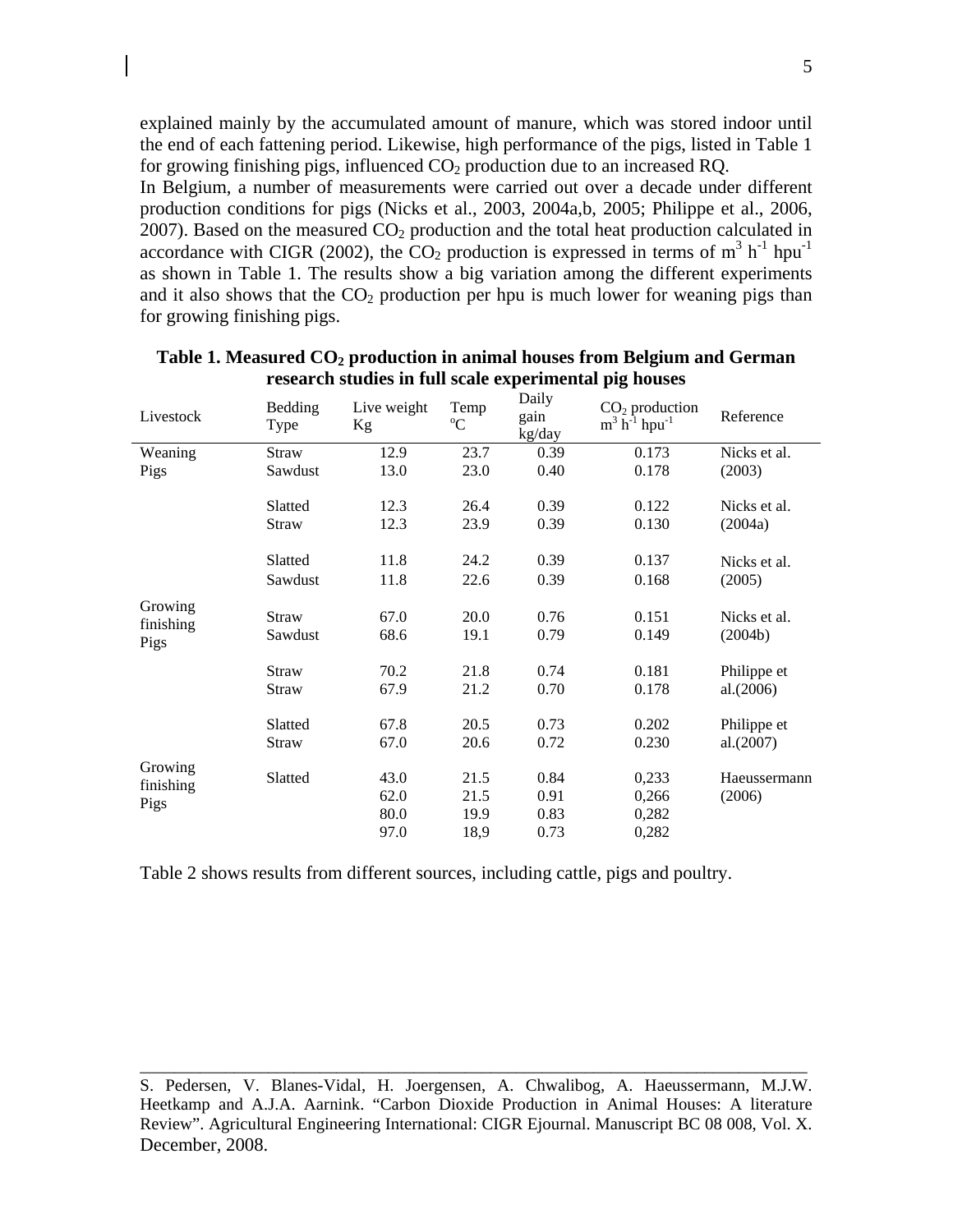| Livestock                    | Experimental setup              | $CO2$ production,<br>$m^3$ h <sup>-1</sup> hpu <sup>-1</sup> | Reference                           |
|------------------------------|---------------------------------|--------------------------------------------------------------|-------------------------------------|
| Cattle and pigs              | Commercial farm                 | $0.17 - 0.20$                                                | Van Ouwerkerk and Pedersen (1994)   |
| Cattle, pigs and<br>poultry  | Commercial farm                 | 0.185                                                        | Pedersen et al. (1998)              |
| Pigs                         |                                 |                                                              |                                     |
| Fattening pigs               | Commercial farm                 | $0.173$ (animals)<br>$0.232$ (total) <sup>1)</sup>           | Ni et al. (1999)                    |
| Fattening pigs               | Full scale<br>experimental farm | 0.185                                                        | Sousa and Pedersen (2004)           |
| Fattening pigs               | Full scale<br>experimental farm | 0.201                                                        | Blanes and Pedersen (2005)          |
| Fattening pigs               | Full scale<br>experimental farm | $0.178 - 0.325^{2}$                                          | Haeussermann (2006)                 |
| Poultry                      |                                 |                                                              |                                     |
| Broilers in straw<br>bedding | Experimental farm               | 0.182                                                        | Pedersen and Gaardbo-Thomsen (2000) |
| Laying hens in<br>cages      | Commercial farm<br>$21 -$       | $0.137$ (light)<br>$0.191$ (dark)                            | Li et al. (2006)                    |

Table 2. CO<sub>2</sub> production in animal houses, different sources.

<sup>1)</sup> Partial slatted floor.<sup>2)</sup> Depending on age of pigs, pig performance and manure amount

# **4. CARBON DIOXIDE PRODUCTION MEASURED IN RESPIRATION CHAMBERS**

Table 3, 4 and 5 shows the  $CO<sub>2</sub>$  production from different types of animals (e.g. different species and production conditions) based on experiments performed in respiration chambers in Denmark and the Netherlands.

| Animal                                                                                                                                                                                                    | Year              | $N^{\rm o}$<br>animals | Temp        | LW        | CO <sub>2</sub> | <b>RQ</b> | HE          | CO <sub>2</sub><br>production |
|-----------------------------------------------------------------------------------------------------------------------------------------------------------------------------------------------------------|-------------------|------------------------|-------------|-----------|-----------------|-----------|-------------|-------------------------------|
|                                                                                                                                                                                                           |                   |                        | $\rm ^{o}C$ | Kg        | $1d^{-1}$       |           | $kJ d^{-1}$ | $m^3h^{-1}$ hpu <sup>-1</sup> |
| Pigs                                                                                                                                                                                                      | $\frac{1}{2}2001$ | 54                     | 20          | 30.7      | 514             | 1.05      | 10486       | 0.177                         |
| Pigs                                                                                                                                                                                                      | $\frac{20}{2}004$ | 32                     | 18          | 54.6      | 911             | 1.10      | 17855       | 0,184                         |
| <b>Sheeps</b>                                                                                                                                                                                             | $^{3)}2004$       | 27                     | $16 - 18$   | 77.8      | 471             | 0.92      | 10620       | 0.160                         |
| <b>Broilers</b>                                                                                                                                                                                           |                   |                        |             |           |                 |           |             |                               |
| 1.week                                                                                                                                                                                                    | 4)2004            | 16                     | $30 - 28$   | 0.074     | 4.26            | 0.99      | 90.8        | 0.169                         |
| 2.week                                                                                                                                                                                                    |                   |                        | 28-24       | 0.172     | 9.84            | 0.89      | 230         | 0.154                         |
| 3.week                                                                                                                                                                                                    |                   |                        | 24-20       | 0.334     | 17.8            | 0.93      | 399         | 0.161                         |
| Old investigations                                                                                                                                                                                        |                   |                        |             |           |                 |           |             |                               |
| Laying                                                                                                                                                                                                    |                   |                        |             |           |                 | $0.81 -$  |             |                               |
| hens                                                                                                                                                                                                      | $5)$ 1985         | 204                    | $17 - 21$   | 1.53-1.97 | 35.2-43.5       | 1.01      | 767-900     | 0.170                         |
| Pigs                                                                                                                                                                                                      | $60$ 1984         | 28                     | (18)        | 20        | 343             | 1.00      | 6986        | 0.170                         |
|                                                                                                                                                                                                           |                   |                        |             | 120       | 977             | 1.00      | 20419       | 0.196                         |
| <sup>1</sup> Chwalibog et al. 2004, <sup>2</sup> Hansen et al. 2007, <sup>3</sup> Kiani et al. 2007, <sup>4</sup> Chwalibog et al. 2004, <sup>5</sup> Chwalibog, 1985, <sup>6</sup> Thorbek et al., 1984. |                   |                        |             |           |                 |           |             |                               |

Table 3. CO<sub>2</sub> production (University of Copenhagen, Denmark).

S. Pedersen, V. Blanes-Vidal, H. Joergensen, A. Chwalibog, A. Haeussermann, M.J.W. Heetkamp and A.J.A. Aarnink. "Carbon Dioxide Production in Animal Houses: A literature Review". Agricultural Engineering International: CIGR Ejournal. Manuscript BC 08 008, Vol. X. December, 2008.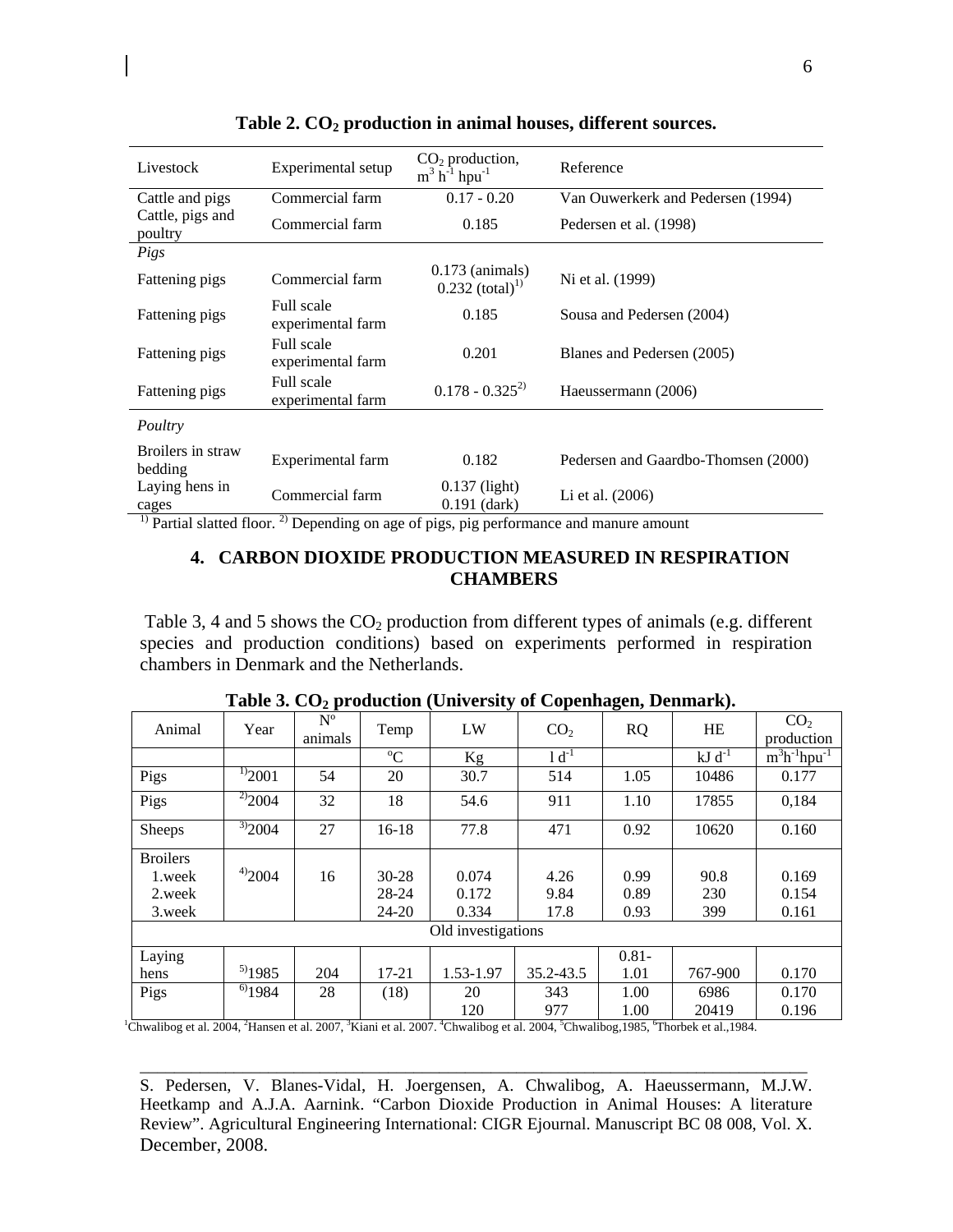| Animal     | Year                           | $N^{\circ}$<br>animals | Temp        | ${\rm LW}$   | CO <sub>2</sub> | <b>RQ</b> | HE                   | CO <sub>2</sub><br>production |
|------------|--------------------------------|------------------------|-------------|--------------|-----------------|-----------|----------------------|-------------------------------|
|            |                                |                        | $^{\circ}C$ | kg           | $1 d^{-1}$      |           | $kJ$ d <sup>-1</sup> | $m3h-1hpu-1$                  |
| Piglets    | $\frac{1}{2}007$               | 12                     | 27          | 4.9          | 94.3            | 0.86      | 2240                 | 0.152                         |
| Growing    | $^{2)}$ 1996                   | 12                     | 13          | 77           | 1049            | 1.08      | 20600                | 0.183                         |
| pigs       | $^{2)}$ 1996                   | 12                     | 23          | 86           | 956             | 1.16      | 18140                | 0.190                         |
|            | 3)1996                         | 56                     | 21          | 58           | 676             | 1.02      | 14040                | 0.173                         |
|            | $^{4)}$ 1997                   | 86                     | 20          | 92           | 826             | 1.01      | 17440                | 0.171                         |
|            | 5)1998                         | 30                     | 20          | 60           | 707             | 1.04      | 14440                | 0.176                         |
|            | $^{6)}2001$                    | 27                     | 20          | 63           | 742             | 1.04      | 15200                | 0.176                         |
|            | $^{7)}2004$                    | 32                     | 20          | 51           | 824             | 1.17      | 16440                | 0.180                         |
|            | 8)2007                         | 16                     | 19          | 90           | 856             | 1.11      | 16610                | 0.186                         |
| Sows,      | $\overline{9}$ 2001            | 12                     | 17          | 288          | 1350            | 1.17      | 30080                | 0.162                         |
| pregnant   | 10)2001                        | 36                     | 20          | 227          | 1125            | 0.95      | 24180                | 0.167                         |
|            | 11)2002                        | 34                     | 20          | 201          | 1173            | 0.67      | 24840                | 0.170                         |
| Sows,      | $\frac{12}{2004}$              | 24                     | 21          | 206          | 1762            | 1.01      | 36930                | 0.172                         |
| lactating  |                                |                        |             | $+43$ (pigs) |                 |           |                      |                               |
| Sows, dry  | $\frac{13}{2}$ <sub>2007</sub> | 18                     | 18          | 208          | 1077            | 0.96      | 23380                | 0.166                         |
| Chickens   | $\frac{14}{14}$ 1990           | 120                    | 22          | 1.02         | 37.9            | 1.04      | 780                  | 0.175                         |
| (Broilers) | 15)1996                        | 162                    | 24          | 0.91         | 34.3            | 0.99      | 730                  | 0.169                         |
|            | 16)2001                        | 24                     | 23          | 0.88         | 31.1            | 0.92      | 700                  | 0.160                         |
|            | 17)2006                        | 39                     | 25          | 0.83         | 28.7            | 0.92      | 640                  | 0.161                         |

**Table 4. CO2 production (University of Aarhus, Denmark)** 

<sup>1)</sup>Theil et al., 2007, <sup>2)</sup>Jørgensen et al., 1996c, <sup>3)</sup>Jørgensen et al., 1996a, <sup>4)</sup>Jørgensen et al., 1997, <sup>5)</sup>Jørgensen, 1998, <sup>6)</sup>Jørgensen et al., 2001, <sup>7)</sup>Wang et al., 2004., <sup>8)</sup>Jørgensen et al., 2007, <sup>9)</sup>Olesen et al., 2001, <sup>10)</sup>Jørgensen et al., 2001, <sup>11)</sup>Theil et al., 2002, <sup>12)</sup>Theil et al., 2004, <sup>13)</sup>Jørgensen et al., 2007, <sup>14)</sup>Jørgensen et al., 1990, <sup>15)</sup>Jørgensen et al., 1996b, <sup>16)</sup>Zhao et al., 2001, <sup>17)</sup>Zheng et al, 2006.

S. Pedersen, V. Blanes-Vidal, H. Joergensen, A. Chwalibog, A. Haeussermann, M.J.W. Heetkamp and A.J.A. Aarnink. "Carbon Dioxide Production in Animal Houses: A literature Review". Agricultural Engineering International: CIGR Ejournal. Manuscript BC 08 008, Vol. X. December, 2008.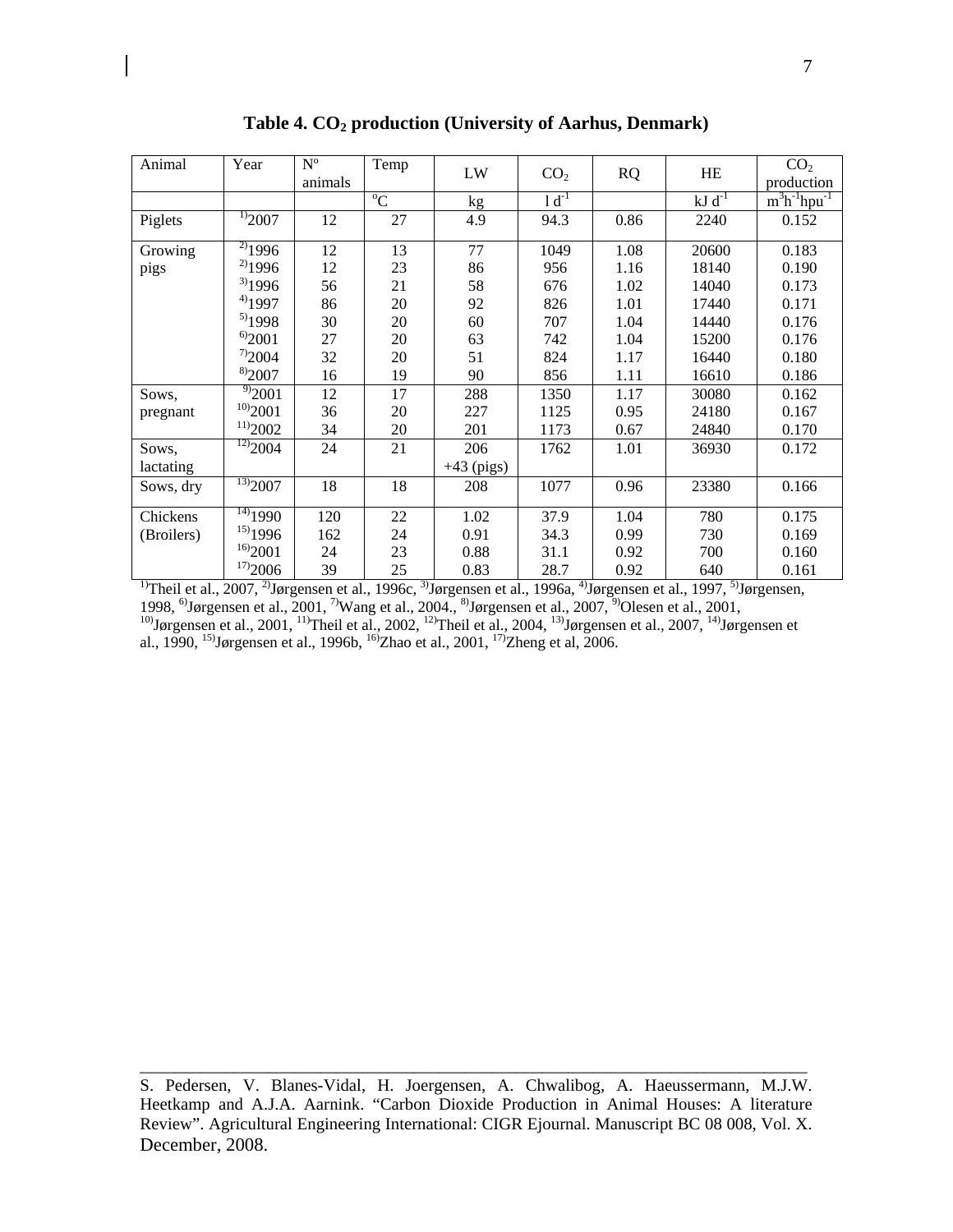| Animal          | Year                                 | N <sup>o</sup>   | Temp           | ${\rm LW}$ | CO <sub>2</sub> | <b>RQ</b> | HE          | CO <sub>2</sub><br>production |
|-----------------|--------------------------------------|------------------|----------------|------------|-----------------|-----------|-------------|-------------------------------|
|                 |                                      | animals          | $\overline{C}$ | kg         | $1 d^{-1}$      |           | $kJ d^{-1}$ | $m^3h^{-1}hpu^{-1}$           |
| Veal calve      | $^{1)}$ 2006                         | $\mathbf{1}$     | 18             | 145        | 1072            | 0.88      | 25042       | 0.154                         |
| Veal calve      | $^{2)}2006$                          | $\mathbf{1}$     | 18             | 152        | 1174            | 0.86      | 28033       | 0.151                         |
| Cows            | $^{3)}2007$                          | $\overline{2}$   | 18             | 584        | 6148            | 1.06      | 123802      | 0.179                         |
| Cows            | 4)2007                               | $\boldsymbol{2}$ | 16             | 560        | 6049            | 1.02      | 125100      | 0.174                         |
| Cows            | 5)                                   | $\overline{c}$   | 16             | 553        | 5856            | 1.08      | 116225      | 0.181                         |
| Piglet          | 6)                                   | $\mathfrak{Z}$   | 25             | 10.6       | 169             | 0.98      | 3628        | 0.168                         |
| Piglet          | 7)                                   | $\overline{2}$   | 22             | 11.9       | 188             | 0.97      | 4083        | 0.166                         |
| Piglet          | 8)                                   | 5                | $20\,$         | 28         | 394             | 0.98      | 8486        | 0.167                         |
| Growing pigs    | $^{9)}2001$                          | $\mathbf{1}$     | 20             | 53         | 580             | 0.97      | 12631       | 0.165                         |
| Growing pigs    | 10 <sub>0</sub>                      | $\overline{7}$   | 20             | 46         | 533             | 0.99      | 11415       | 0.168                         |
| Growing pigs    | 11)                                  | 14               | 20             | 51         | 581             | 0.99      | 12416       | 0.169                         |
| Growing pigs    | $^{12)}2005$                         | 10               | 22             | 66         | 792             | 1.05      | 16117       | 0.177                         |
| Growing pigs    | 13)                                  | 14               | 20             | 34         | 438             | 0.99      | 9346        | 0.169                         |
| Growing pigs    | $^{14)}2008$                         | 12               | 20             | 44         | 588             | 0.99      | 12513       | 0.169                         |
| Sow             | $^{15)}2001$                         | 6                | 20             | 229        | 1196            | 0.96      | 26112       | 0.165                         |
| Sow             | 16)2004                              | $\mathfrak{Z}$   | 20             | 172        | 924             | 0.94      | 20511       | 0.162                         |
| <b>Broilers</b> | 17)                                  | 39               | 18             | 1.7        | 58              | 0.95      | 1275        | 0.165                         |
| Layers          | 18)2000                              | $\sqrt{6}$       | 21             | $2.4\,$    | 43              | 0.88      | 1012        | 0.155                         |
| Layers          | $^{19)}2006$                         | $\,8\,$          | 22             | 1.6        | 28              | 0.97      | 613         | 0.164                         |
| Young layer     | 20)                                  | 10               | 21             | 1.0        | 32              | 0.94      | 715         | 0.161                         |
| Young layer     | $^{\mathrm{21)}}\!\boldsymbol{2002}$ | 10               | 21             | 0.6        | 22              | 0.96      | 486         | 0.162                         |

Table 5 CO<sub>2</sub> production (University of Wageningen, the Netherlands)

 $^{1)}$ Borne, J.J.G.C. van den et al., 2006a.  $^{2)}$ Borne, J.J.G.C. van den, 2006b.  $^{3)}$  Straalen, W.M. et al., 2007. <sup>4)</sup> Knegsel, A.T.M. et al., 2007. <sup>5, 6, 7 and 8)</sup> Unpublished. <sup>9)</sup> Gerrits, W.J.J. et al., 2001. <sup>10 and 11)</sup> Unpublished.  $12)$  Huynh Thi Thanh Thuy et al., 2005.  $13)$  Unpublished.  $14)$  Bolhuis, J. E.et al., Accepted for publication.

<sup>15)</sup> Rijnen-MMJA et al. 2001.<sup>16)</sup> Geverink, N.A. et al, 2004. <sup>17)</sup> Unpublished. <sup>18)</sup> Mashaly-MM et al., 2000. <sup>19)</sup> Eerden, E. van et al., 2006.<sup>20)</sup> Unpublihed.<sup>21)</sup> Parmentier et al., 2002.

## 5. RELATION BETWEEN RQ AND THE CO<sub>2</sub> PRODUCTION, BASED ON **DATA FROM RESPIRATION CHAMBERS**

Figures 1, 2 and 3 shows the relation between  $RQ$  and the  $CO<sub>2</sub>$  production measured in respiration chambers in Denmark (DK) and the Netherlands (NL) for cattle, pigs and poultry from respiration chambers (based on Tables 3, 4 and 5). The figures show that the

S. Pedersen, V. Blanes-Vidal, H. Joergensen, A. Chwalibog, A. Haeussermann, M.J.W. Heetkamp and A.J.A. Aarnink. "Carbon Dioxide Production in Animal Houses: A literature Review". Agricultural Engineering International: CIGR Ejournal. Manuscript BC 08 008, Vol. X. December, 2008.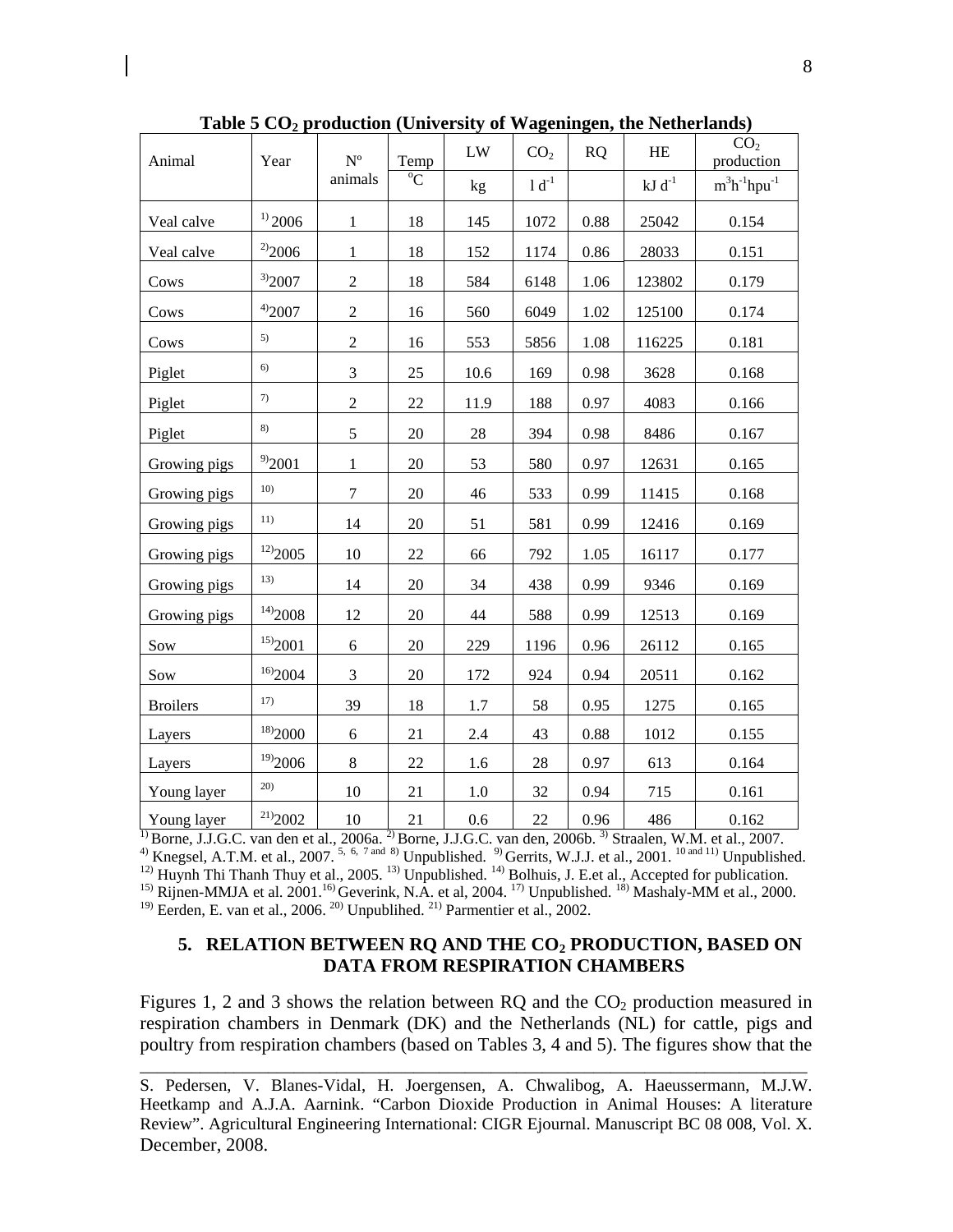$CO<sub>2</sub>$  production increases nearly linear with the increase in RQ. These results correspond well with the general findings by Ouwerkerk and Pedersen, (1994), based on a literature review, where it was concluded that the  $CO_2$  production increases from 0.17 to 0.20 m<sup>3</sup> h<sup>-</sup>  ${}^{1}$ hpu<sup>-1</sup>, when RQ increases from 1.0 to 1.2.



Figure 1. Relation between the  $CO<sub>2</sub>$  production and the RQ for cattle (Measured in respiration chambers in DK and NL).



Figure 2. Relation between the  $CO<sub>2</sub>$  production and the RQ for pigs (Measured in respiration chambers in DK and NL).



Figure 3. Relation between the  $CO<sub>2</sub>$  production and the RQ for poultry (Measured in respiration chambers in DK and NL).

S. Pedersen, V. Blanes-Vidal, H. Joergensen, A. Chwalibog, A. Haeussermann, M.J.W. Heetkamp and A.J.A. Aarnink. "Carbon Dioxide Production in Animal Houses: A literature Review". Agricultural Engineering International: CIGR Ejournal. Manuscript BC 08 008, Vol. X. December, 2008.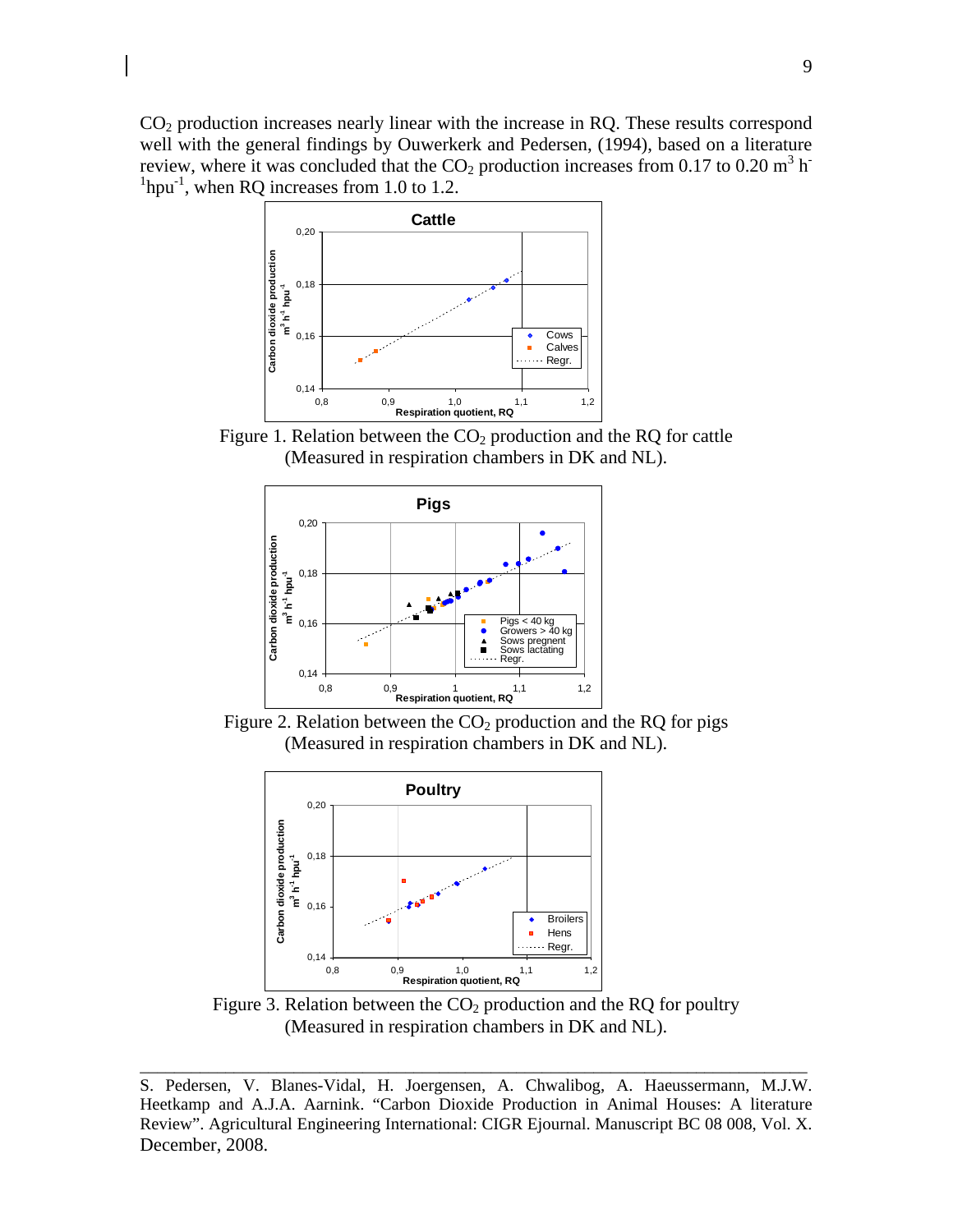As the  $CO<sub>2</sub>$  production per heat production unit increases with increasing respiration quotient and the respiration quotient increases with body mass, the  $CO<sub>2</sub>$  production per heat production unit also increases with body mass, as shown in Figure 4.

Based on Tables 1 to 5 on data from measurements in respiration chambers and full scale production facilities, it is possible to make a re-examination of the present factor of 185 litre  $CO<sub>2</sub> m<sup>3</sup> h<sup>-1</sup> hpu<sup>-1</sup>$ .

In respiration chambers there is no or very limited  $CO<sub>2</sub>$  contribution from manure; unlike in animal houses, where a certain  $CO<sub>2</sub>$  contribution from manure handling may be foreseen. Therefore, it is necessary to make an adjustment of data from respiration chambers, when used in full scale animal buildings as basis for estimation of ventilation flow. Measurements in traditional pig houses over the last decade (Table 1 and 2) have shown a higher  $CO<sub>2</sub>$  for growing pigs than demonstrated in Figure 4. In Ouwerkerk and Pedersen (1994), the  $CO<sub>2</sub>$  contribution from the manure system is estimated to be 4%. Based on Table 1 to 5, it seems likely that the contribution from the manure system is higher and probably around 10% and above. The dotted line in Figure 4, represents such an empiric adjustment of the animal  $CO<sub>2</sub>$  production into the  $CO<sub>2</sub>$  production at house level. For animal houses with regularly removal of manure and good management, the contribution will probably be lower than 10%. Nevertheless, housings where manure is stored indoors over a considerable time period (more than 3 weeks) will result in a high  $CO<sub>2</sub>$  contribution from the manure, which can be up to a 35% (Ni et al., 1999b). Information about manure handling has to be included when estimating ventilation flow from such housings based on  $CO<sub>2</sub>$  production in order to get accurate values.



Figure 4. The  $CO<sub>2</sub>$  production in relation to body mass, measured in respiration chambers for growing pigs and estimated (dotted line) at house level.

Likewise, the adjustment of the total  $CO<sub>2</sub>$  production for animal houses with deep litter will not be discussed in this paper, because ventilation flow based on  $CO<sub>2</sub>$  production will always be uncertain for that type of production facilities, due to the important

S. Pedersen, V. Blanes-Vidal, H. Joergensen, A. Chwalibog, A. Haeussermann, M.J.W. Heetkamp and A.J.A. Aarnink. "Carbon Dioxide Production in Animal Houses: A literature Review". Agricultural Engineering International: CIGR Ejournal. Manuscript BC 08 008, Vol. X. December, 2008.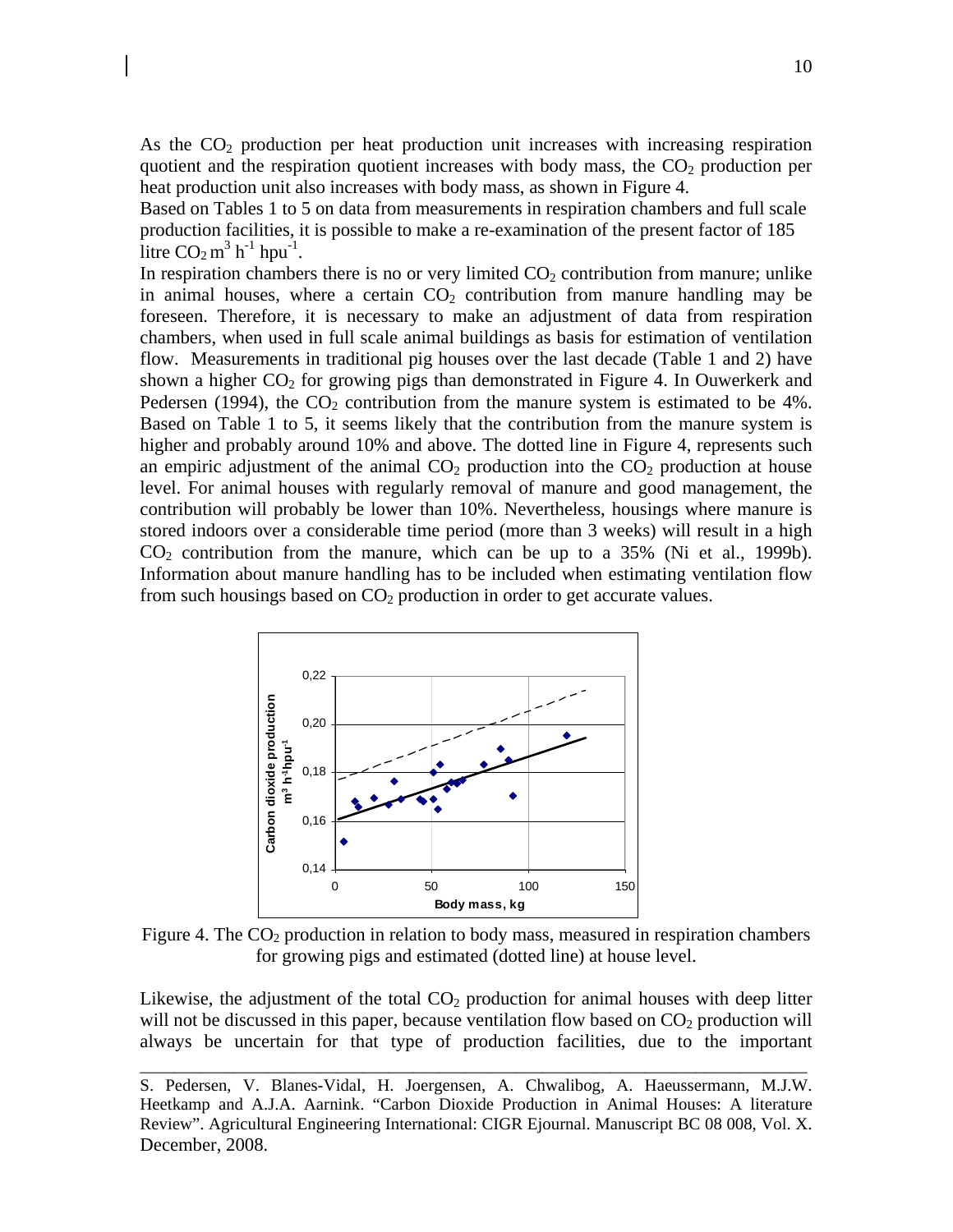contribution of the litter to the total  $CO<sub>2</sub>$  production at house level, and the fact that  $CO<sub>2</sub>$ production from litter is very difficult to estimate in full scale facilities under normal production conditions. In this respect, Swedish investigations (Jeppsson, 2000) showed that the  $CO<sub>2</sub>$  production from bedding was of the same size as from the animals themselves.

### **6. PROVISIONAL RECOMMENDATIONS FOR ANIMAL CO2 PRODUCTION IN RESPECT TO SPECIES AND BODY MASS**

Figures 1, 2 and 3 clearly shows that a lower  $CO<sub>2</sub>$  production per hpu may be expected from calves, pigs below 40 kg, sows and poultry, than from growing finishing pigs. Tables 1 to 3 are based on measurements in respiration chambers, where no contribution of  $CO<sub>2</sub>$  from manure handling can be expected, a guideline for the total  $CO<sub>2</sub>$  production in traditional animal houses, excl. deep litter, is presented in Table 6.

|                 | and nouse level |                                         |                  |  |  |  |
|-----------------|-----------------|-----------------------------------------|------------------|--|--|--|
|                 |                 | $CO2$ production,                       |                  |  |  |  |
|                 |                 | $m^3$ h <sup>-1</sup> hpu <sup>-1</sup> |                  |  |  |  |
|                 |                 | Animal level                            | House level $*)$ |  |  |  |
| <b>Cows</b>     |                 |                                         |                  |  |  |  |
| Calves          |                 | 0.155                                   | 0.170            |  |  |  |
| Dairy cows      |                 | 0.180                                   | 0.200            |  |  |  |
| <b>Pigs</b>     |                 |                                         |                  |  |  |  |
| Weaners         |                 | 0.170                                   | 0.185            |  |  |  |
| Growing pigs    |                 | 0.185                                   | 0.200            |  |  |  |
| Sows            |                 | 0.165                                   | 0.180            |  |  |  |
| <b>Poultry</b>  |                 |                                         |                  |  |  |  |
| <b>Broilers</b> | ~< 0.5          | 0.165                                   | 0.180            |  |  |  |
|                 | $> 0.5$ kg      | 0.170                                   | 0.185            |  |  |  |
| Layers          |                 | 0.165                                   | 0.180            |  |  |  |
| <b>Sheeps</b>   |                 | 0.160                                   | 0.175            |  |  |  |

**Table 6. Provisional values of CO<sub>2</sub> production in different animal houses. Animal and house level** 

\*) Including CO2 production from manure (excl. deep litter and indoor manure storage over a time period longer than 3 weeks).

### **7. DIURNAL VARIATION OF CO2 PRODUCTION**

The results in Tables 1 to 5 are all based on daily average  $CO<sub>2</sub>$  dioxide production. During the 24 hour circle, the  $CO<sub>2</sub>$  production can show important variations when comparing different parts of the day, as shown in CIGR (2002). An example from this report is shown in Figure 5.

S. Pedersen, V. Blanes-Vidal, H. Joergensen, A. Chwalibog, A. Haeussermann, M.J.W. Heetkamp and A.J.A. Aarnink. "Carbon Dioxide Production in Animal Houses: A literature Review". Agricultural Engineering International: CIGR Ejournal. Manuscript BC 08 008, Vol. X. December, 2008.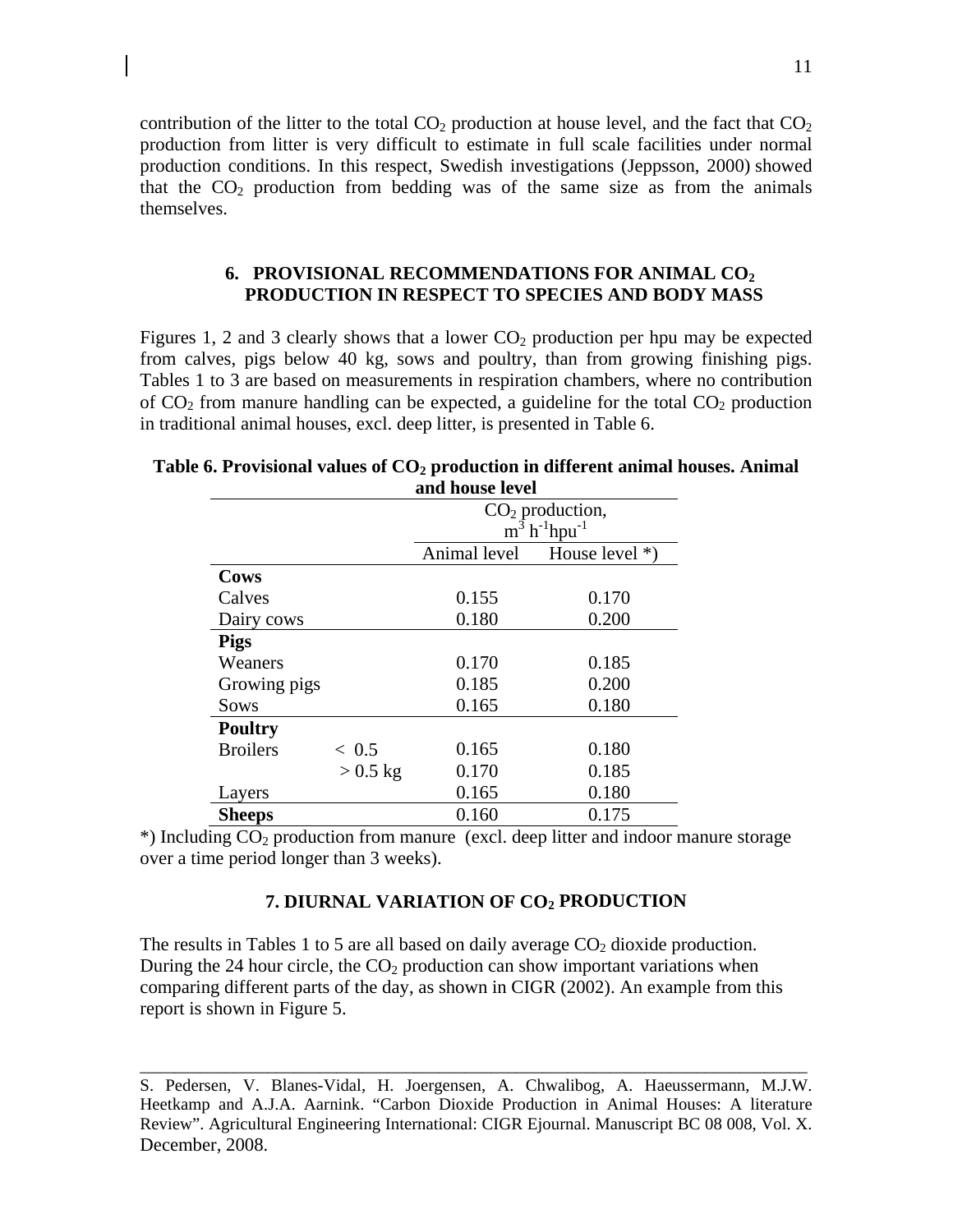

 Figure 5. Diurnal activity as per cent of daily average for activity level, total heat production and CO2 production for pigs fed ad lib. (Pedersen and Rom, 1998).

Figure 5 represents ad lib feeding with one typical maximum per day. In animal houses with restricted feeding twice a day, there are typical two maxima in the animal activity, one in the morning and one in the afternoon, but most of the diurnal variation in production level can be approximated by a sinusoidal function shown in Figure 6.



Figure 6, Sinusoidal function for standard correction of animal heat and  $CO<sub>2</sub>$  production (CIGR 2002)

## **8. CALCULATION OF VENTILATION FLOW BASED ON MEASURED CO2 PRODUCTION**

S. Pedersen, V. Blanes-Vidal, H. Joergensen, A. Chwalibog, A. Haeussermann, M.J.W. Heetkamp and A.J.A. Aarnink. "Carbon Dioxide Production in Animal Houses: A literature Review". Agricultural Engineering International: CIGR Ejournal. Manuscript BC 08 008, Vol. X. December, 2008.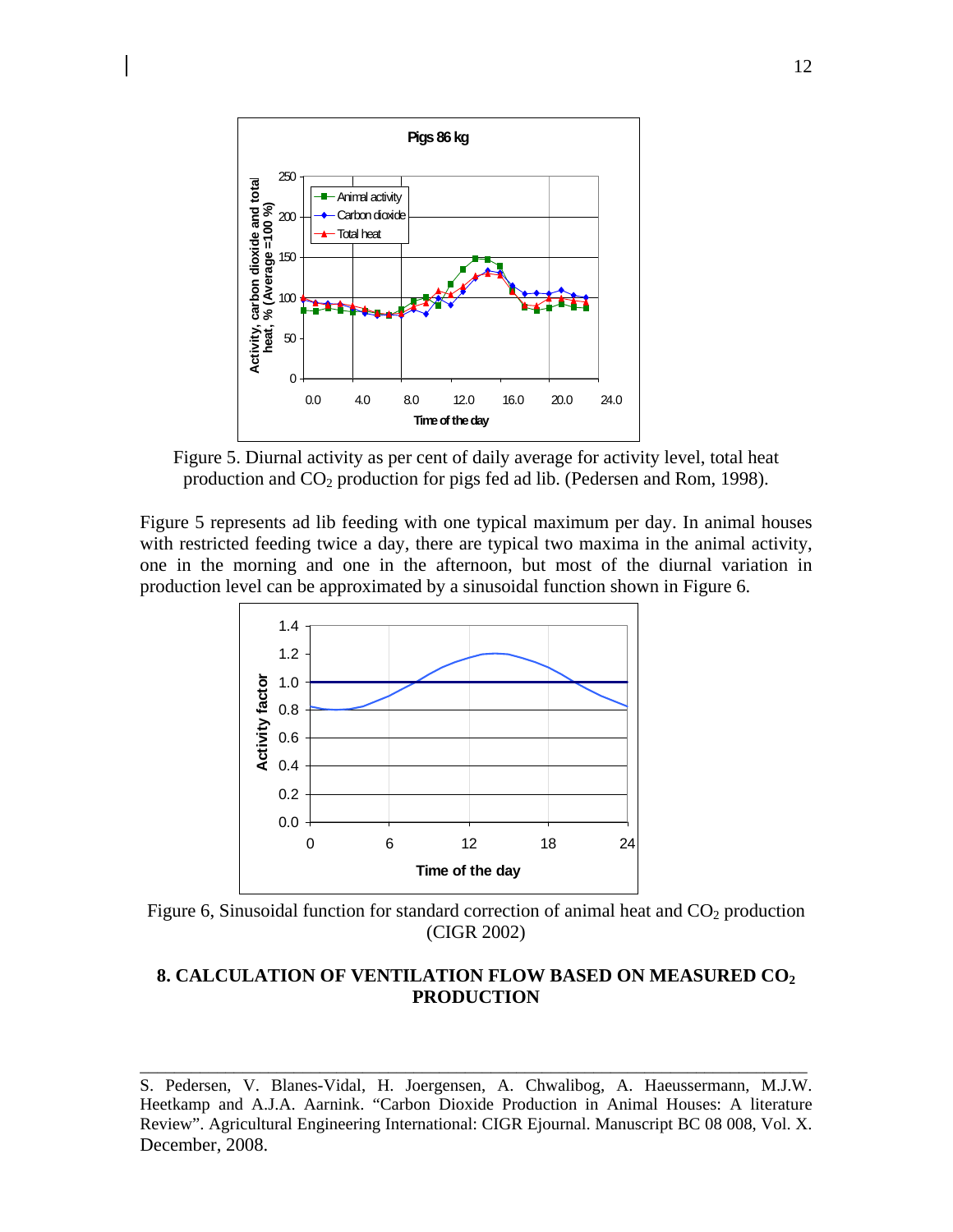For livestock houses where  $CO<sub>2</sub>$  emission comes mainly from animals (e.g. without deep litter), the ventilation flow per hpu on a 24-hour basis can be calculated by means of the following equation:

$$
\text{Vertical function} \text{flow} = \frac{c}{(CO_2 \text{indoors} - CO_2 \text{outdoors}) \times 10^{-6}}, \text{m}^3 \text{ h}^{-1} \text{ hpu}^{-1} \tag{5}
$$

Where: c is  $CO_2$  production, in m<sup>3</sup> per hour per hpu (See Table 6) (1hpu = 1 kW in total animal heat production at 20  $^{\circ}$ C)  $CO<sub>2</sub>$  concentration in- and outdoor, in ppm.

As shown in Figure 5, the production of  $CO<sub>2</sub>$  varies diurnally. Wrong results would therefore be obtained if the ventilation flow on an hourly basis was calculated by means of Equation (5), due to the fact that an increased measured  $CO<sub>2</sub>$  concentration will lead to a lower calculated ventilation flow if the value c is kept as a fixed value. On an hourly basis, the  $CO<sub>2</sub>$  production must be adjusted for animal activity. If the animal activity is measured, the adjustment of the  $CO<sub>2</sub>$  concentration can be made directly. Otherwise, the adjustment on an hourly basis can be done indirectly by means of the following equation:

$$
Vertical function flow = \frac{c \times (relative animal activity, A)}{(CO_2indoors - CO_2outdoors) \times 10^{-6}}, m^3 h^{-1} hpu^{-1}
$$
 (6)

The relative animal activity during 24 hrs can be approximated by the following sinusoidal equation:

$$
A = 1 - a \times \sin[(2 \times \pi / 24) \times (h + 6 - h_{min})]
$$
 (7)

where:

 $A =$  relative animal activity

a = constant (expressing the amplitude with respect to the average activity of the day, where average activity on 24h basis is set equal to 1)

 $h_{\text{min}}$  = time of the day with minimum activity (hours after midnight)

For more precise calculations a model with two maxima per day could equations in CIGR, (2002) be used.

#### **9. CONCLUSION**

- The animal  $CO<sub>2</sub>$  production depends on the specie, the body mass and the feeding level, and ranges from about 0.16 to  $0.21 \text{ m}^3 \text{h}^{-1} \text{h} \text{p} \text{u}^{-1}$ 

- The animal  $CO<sub>2</sub>$  production is closely related to the respiratory quotient RQ (equal to the relation between  $CO_2$  production and  $O_2$  consumption), where the  $CO_2$  production is around 0.16 m<sup>3</sup>h<sup>-1</sup>hpu<sup>-1</sup> at a RQ of 0.9 increasing to around 0.20 m<sup>3</sup>h<sup>-1</sup>hpu<sup>-1</sup>, at a RQ of 1.2.

- Based on information about the specie, body mass and the feeding level, the ventilation flow can be approximated on 24 hour basis, based on the measured  $CO<sub>2</sub>$  concentration

S. Pedersen, V. Blanes-Vidal, H. Joergensen, A. Chwalibog, A. Haeussermann, M.J.W. Heetkamp and A.J.A. Aarnink. "Carbon Dioxide Production in Animal Houses: A literature Review". Agricultural Engineering International: CIGR Ejournal. Manuscript BC 08 008, Vol. X. December, 2008.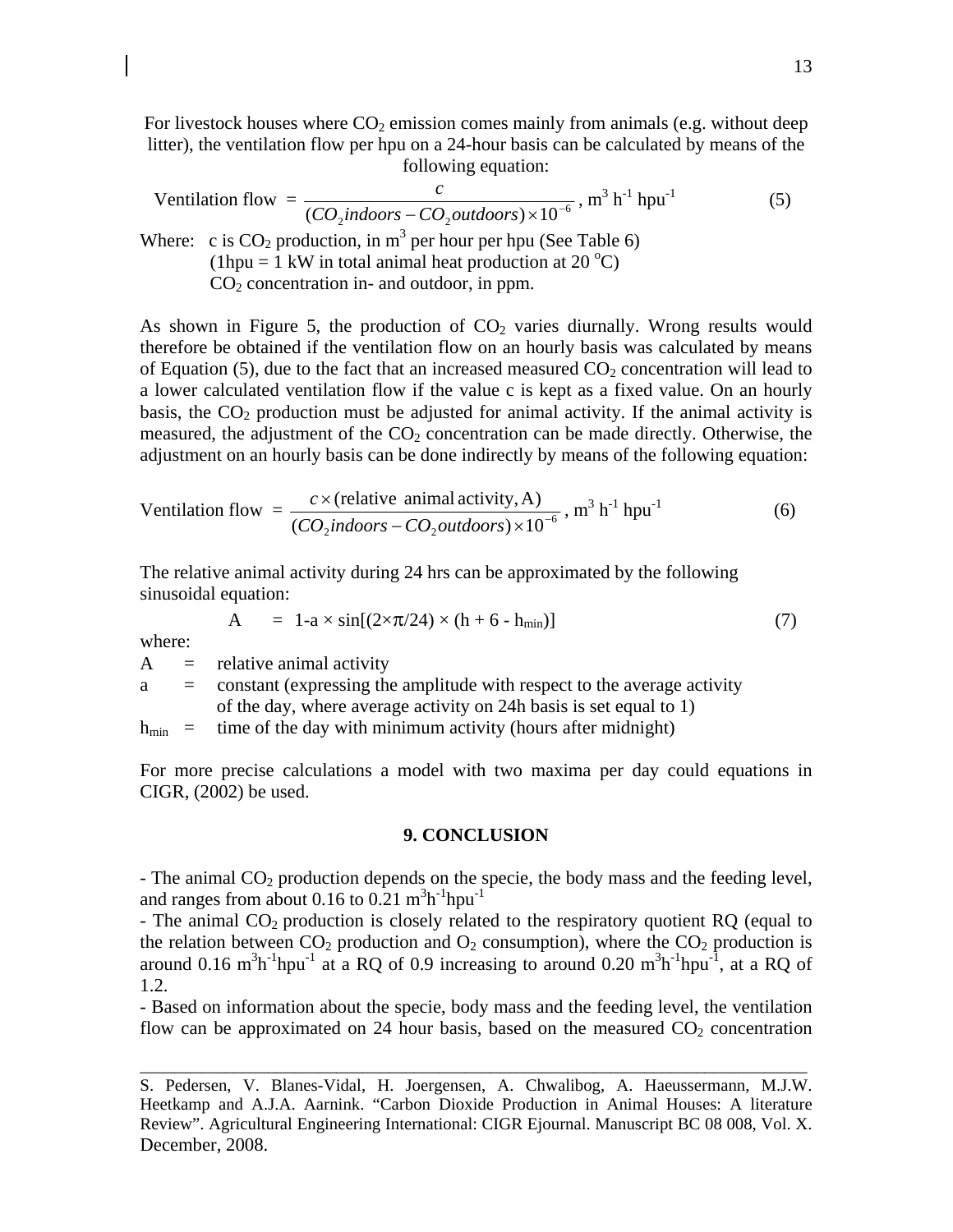within the animal house. However, in order to consider the production of  $CO<sub>2</sub>$  from the manure, this method requires a correction of the  $CO<sub>2</sub>$  production at animal level of about +10% (in houses where the manure is not stored from more than 3 weeks). The animal  $CO<sub>2</sub>$  production under normal farm conditions has normally a diurnal variation of  $+/-$ 20%. Estimation of ventilation flow on hourly basis needs an adjustment for the diurnal variation in the  $CO<sub>2</sub>$  production.

### **10. REFERENCES**

- Blanes-Vidal V., Hansen M. N., Pedersen S., Rom H. B. (2008). Emissions of ammonia, methane and nitrous oxide from pig houses and slurry: Effects of rooting material, animal activity and ventilation flow. Agriculture, Ecosystems and Environment 124, 237-244.
- Blanes, V. and Pedersen, S. 2005. Ventilation Flow in Pig Houses Measured and Calculated by Carbon Dioxide Moisture and Heat Balance Equations. Biosystems Engineering. 92(4), 483-493
- Borne, J.J.G.C. van den; Verstegen, M.W.A.; Alferink, S.J.J.; Giebels, R.M.M.; Gerrits, W.J.J. (2006a). Effects of Feeding Frequency and Feeding Level on Nutrient. Utilition in Heavy Preruminant Calves. Journal of Dairy Science 89 (9). p. 3578 - 3586.
- Borne, J.J.G.C. van den; Verstegen, M.W.A.; Alferink, S.J.J.; Ass, F.H.M. van; Gerrits, W.J.J. (2006b). Synchronizing the Availability of Amino Acids and Glucose Decreases Fat Retention in Heavy Preruminant Calves. Journal of Nutrition 136 (8). p. 2181 - 2187.
- Bolhuis, J. E.; Van den Brand, H.; Staals, S. T. M.; Zandstra, T.; Alferink, S. J. J.; Heetkamp, M. J. W.; Gerrits, W. J. J. Effects of fermentable starch and strawenriched housing on energy partitioning of growing pigs. Animal (accepted for publication).
- Brouwer, E. 1965. Report of sub-committee on constants and factors. Pages 441–443 in *Energy Metabolism*. EAAP Publ. No. 11. Acad. Press, New York.
- CIGR (1984). Climatization of Animal Houses. Report 1 of Working Group, .Climatization of Animal Houses. Aberdeen, Scotland
- CIGR (2002). Climatization of Animal Houses Heat and Moisture Production at Animal and House Level. 4<sup>Th</sup> Report of CIGR Working Group. Horsens, Denmark
- Chwalibog, A., Tauson, A-H. & Thorbek, G. 2004. Diurnal rhythm in heat production and oxidation of carbohydrate and fat in pigs during feeding, starvation and refeeding. Journal of Animal Physiology and Animal Nutrition, 88, 266-274
- Chwalibog, A., Tauson, A-H. & Thorbek, G. 2004. Energy metabolism and substrate oxidation in pigs during feeding, fasting and re-feeding. Journal of Animal Physiology and Animal Nutrition, 88, 101-112
- Chwalibog, A.,Tauson, A-H., Matthiesen, C., Ali, A., Thorhauge, K., Sawosz, E., Thorbek, G. 2004. Oxidation of carbohydrates and fat in newly hatched chickens. Journal of Animal and Feed Sciences. 13, Supl. 2, 3-6.
- Chwalibog, A. (1985) Studies on energy metabolism in laying hens. Report from

S. Pedersen, V. Blanes-Vidal, H. Joergensen, A. Chwalibog, A. Haeussermann, M.J.W. Heetkamp and A.J.A. Aarnink. "Carbon Dioxide Production in Animal Houses: A literature Review". Agricultural Engineering International: CIGR Ejournal. Manuscript BC 08 008, Vol. X. December, 2008.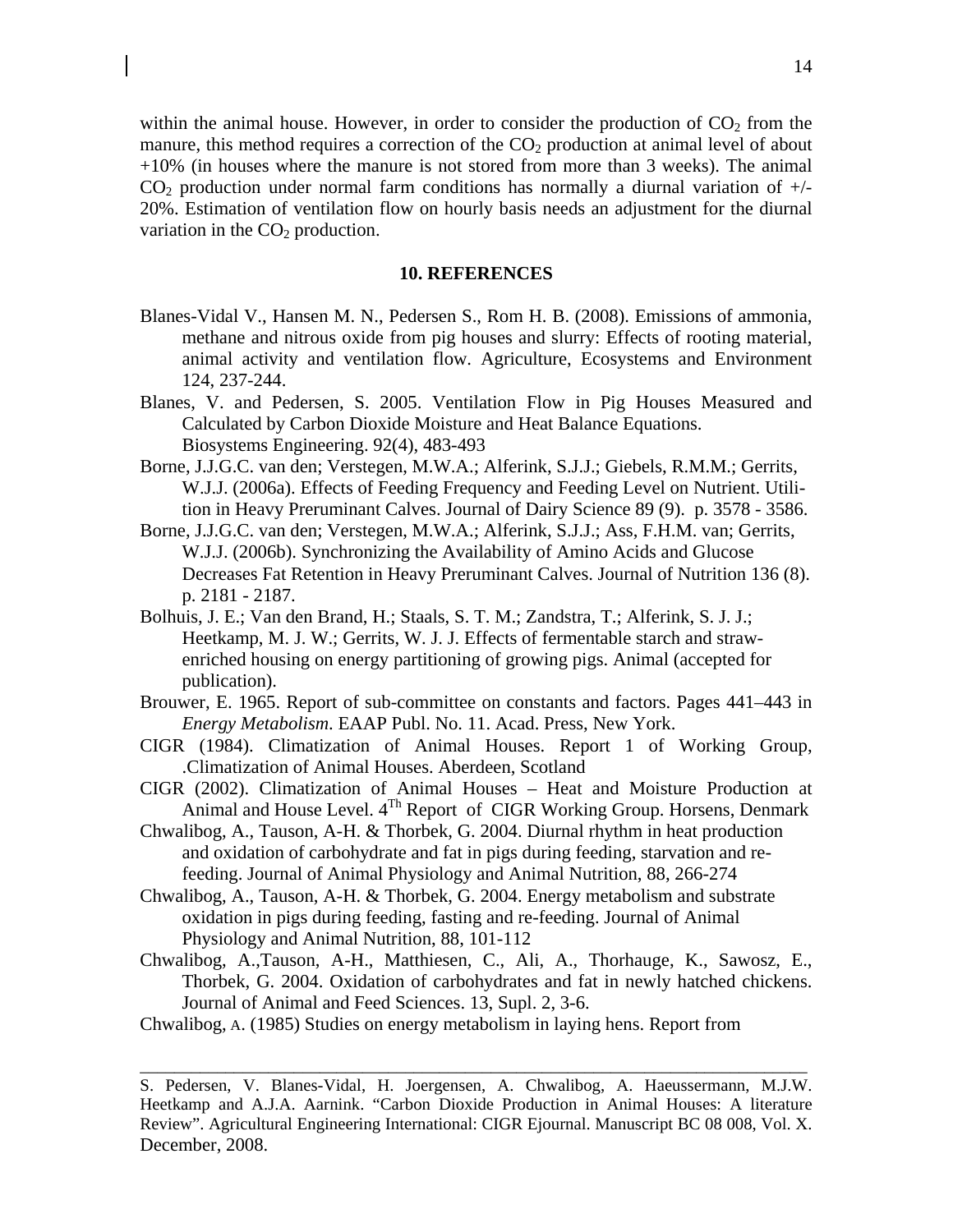Statens Husdyrbrugsforsøg, 578, 139 pp. Thesis.

- Eerden, E. van; Brand, H. van den; Heetkamp, M.J.W.; Decuypere, E.; Kemp, B. (2006) Energy Partitioning and Thyroid Hormone Levels During Salmonella enteritidis Infections in Pullets with High or Low Residual Feed Intake. Poultry Science 85 (10). - p. 1775 - 1783.
- Gerrits, W.J.J.; Frijters, K.P.C.M.; Linden, J.M. van der; Heetkamp, M.J.W.; Zandstra, T.; Schrama, J.W. (2001). Effect of synchronizing dietary protein and glucose supply on nitrogen retention in growing pigs. Journal of Animal Science 79 (2001) suppl 1. - ISSN 0021-8812 - p. 321.
- Geverink, N.A.; Heetkamp, M.J.W.; Schouten, W.G.P.; Wiegant, V.M.; Schrama, J.W. (2004) Backtest type and housing condition of pigs influence energy metabolism. Journal of Animal Science 82 (4). - p. 1227 - 1233.
- Haeussermann, A. 2006. Stallklimaregelung und Emissionen Entwicklung und Evaluierung sensorgestützter komplexer Regelstrategien für die Mastschweinehaltung. PhD Dissertation, University of Hohenheim.
- Haeussermann, A., E. Hartung, T. Jungbluth, E. Vranken, J.-M. Aerts, and D. Berckmans (2007a). Cooling effects and evaporation characteristics of fogging systems in an experimental piggery. Biosystems Engineering 97: 395-405.
- Haeussermann, A., E. Vranken, J.M. Aerts, E. Hartung, T. Jungbluth, and D. Berckmans (2007b). Evaluation of control strategies for fogging systems in pig facilities. Transactions of the ASABE 50 (1): 265-274.
- Hansen, M. F., Chwalibog, A., Tauson, A.H. 2007*.* Influence of different fibre sources in diets for growing pigs on chemical composition of faeces and slurry and ammonia emission from slurry. Animal Feed Science and Technology, 134, 326-336.
- Huynh Thi Thanh Thuy, Aarnink, A.J.A. Verstegen, M.W.A.; Gerrits, W.J.J.; Heetkamp, M.J.W.; Kemp, B.; Canh, T.T. (2005) Effects of increasing temperatures on physiological changes in pigs at different relative humidities. Journal of Animal Science 83 (6). - p. 1385 - 1396.
- Jeppsson, K-H. 2000. Carbon dioxide emission and water evaporation from deep-litter systems. *J. Agric. Engng Res*. **77**(4): 429-440
- Jeppsson,K-H. 2002. Daily variation in ammonia, carbon dioxide and water vapour emission from an uninsulated, deep litter building for growing/finishing pigs. *Biosystems Engineering* 81(2): 213-223
- Jørgensen, H., Bach Knudsen, K.E., Theil, P.K., 2001. Effect of dietary fibre on energy metabolism of growing pigs and pregnant sows. In: Chwalibog, A., Jakobsen, K. (Eds.), Energy metabolim in animals, Wageningen Pers, Wageningen, pp. 105-108
- Jørgensen, H., Jensen, S.K., Eggum, B.O., 1996a. The influence of rapeseed oil on digestibility, energy metabolism and tissue fatty acid composition in pigs. Acta Agriculturae Scandinavica Section A - Animal Science 46, 65-75.
- Jørgensen, H., Larsen, T., Zhao, X.Q., Eggum, B.O., 1997. The energy value of shortchain fatty acids infused into the caecum of pigs. British Journal of Nutrition 77, 745-756.

S. Pedersen, V. Blanes-Vidal, H. Joergensen, A. Chwalibog, A. Haeussermann, M.J.W. Heetkamp and A.J.A. Aarnink. "Carbon Dioxide Production in Animal Houses: A literature Review". Agricultural Engineering International: CIGR Ejournal. Manuscript BC 08 008, Vol. X. December, 2008.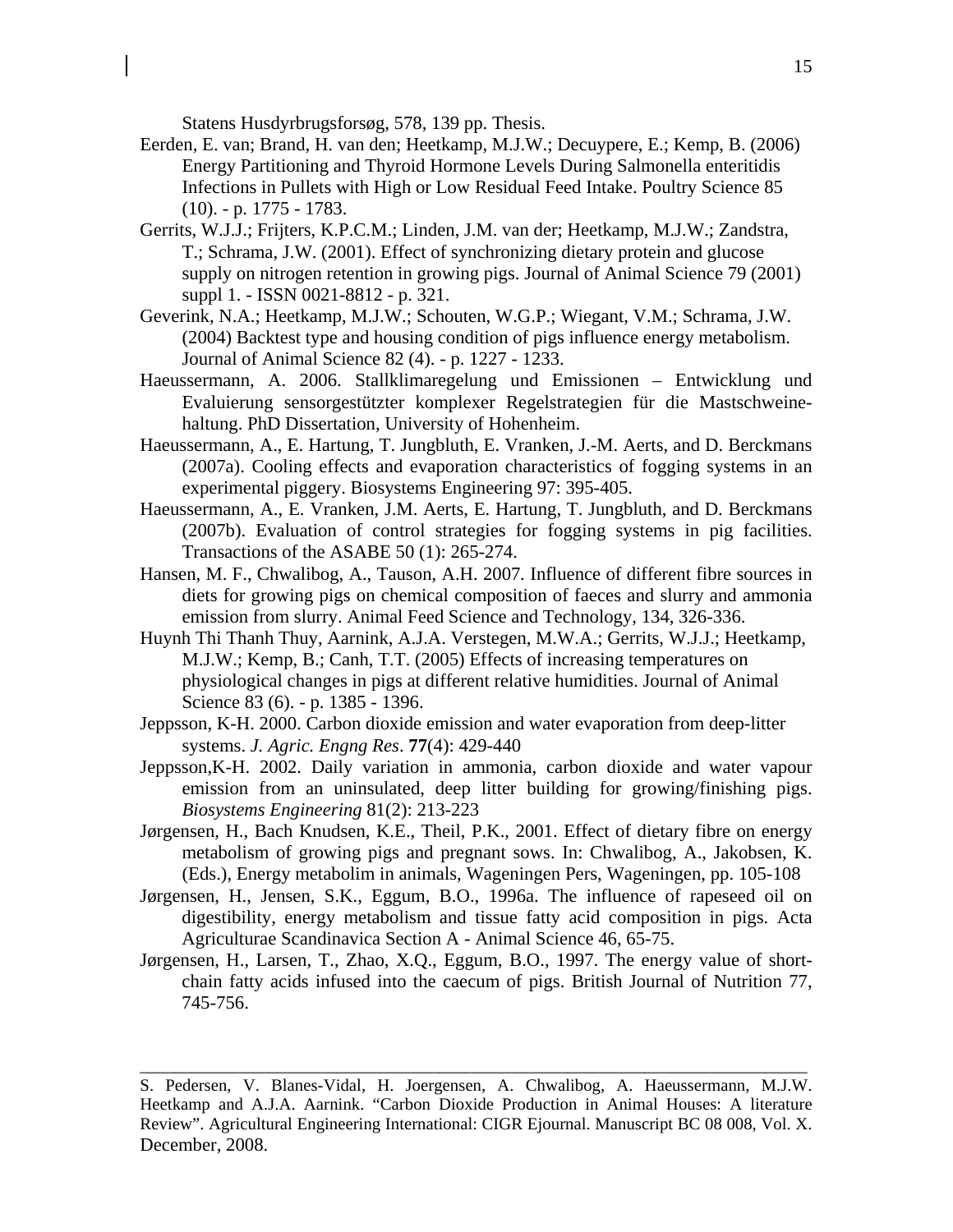- Jørgensen, H., 1998. Energy utilization of diets with different sources of dietary fibre in growing pigs. In: McCracken, K.J., Unsworth, E.F., Wylie, A.R.G. (Eds.), Energy Metabolism of Farm Animals, CAB International, University Press, Cambridge, pp. 367-370.
- Jørgensen, H., Serena, A., Hedemann, M.S., Bach Knudsen, K.E., 2007. The fermentative capacity of growing pigs and adult sows fed diets with contrasting type and level of dietary fibre. Livestock Science 109, 111-114.
- Jørgensen, H., Sørensen, P., Eggum, B.O., 1990. Protein and energy metabolism in broiler chickens selected for either body weight gain or feed efficiency. British Poultry Science 31, 517-524.
- Jørgensen, H., Zhao, X.Q., Bach Knudsen, K.E., Eggum, B.O., 1996b. The influence of dietary fibre and level on the development of the gastrointestinal tract, digestibility and energy metabolism in broiler chickens. British Journal of Nutrition75, 379-395.
- Jørgensen, H., Zhao, X.Q., Eggum, B.O., 1996c. The influence of dietary fibre and environmental temperature on the development of the gastrointestinal tract, digestibility, degree of fermentation in the hind-gut and energy metabolism in pigs. British Journal of Nutrition 75, 365-378.
- Kiani, A., Chwalibog, A., Tauson, A-H., Nielsen, M., 2007. Partitioning of late gestation energy expenditure in ewe using indirect calorimetry and a linear regression approach. Archives of Animal Nutrition, 61(3), 168-178.
- Knegsel, A.T.M. van; Brand, H. van den; Dijkstra, J.; Straalen, W.M. van; Heetkamp, M.J.W.; Tamminga, S.; Kemp, B. (2007) Dietary Energy Source in Dairy Cows in Early Lactation: Energy Partitioning and Milk Composition. Journal of Dairy Science 90 (3). - p. 1467 - 1476.
- Li H; Xin H; Liang Y; Gates R S; Wheeler E F; Heber A J (2005). Comparison of direct and indirect ventilation rate determinations in layer barns using manure belts. Transactions of the ASAE, 48(1), 367-372
- Mashaly-MM; Heetkamp-MJW; Parmentier-HK; Schrama-JW. 2000. Influence of genetic selection for antibody production against sheep blood cells on energy metabolism in laying hens. Poultry-Science 79:519-524.
- Müller, H.-J., Rom, H.B and Pedersen, S., 2006. Comparison of Methods of Determination of Ventilation Flow in Animal Houses with Different Kinds of Animals. Proceedings of World Congress: Agricultural Engineering for a Better World, p 485
- Ni J Q; Hendriks J; Coenegrachts J; Vinckier C (1999a). Production of carbon dioxide in a fattening pig house under field conditions. I. Exhalation by pigs. Atmospheric Environment, 33, 3691–3696
- Ni J Q; Vinckier C; Hendriks J; Coenegrachts J (1999b). Production of carbon dioxide in a fattening pig house under field conditions. II. Release from the manure. Atmospheric Environment, 33, 3697–3703
- Nicks B., Laitat M., Vandenheede M., Désiron A., Verhaeghe C., Canart B., 2003. Emissions of ammonia, nitrous oxide, methane, carbon dioxide and water vapor in

S. Pedersen, V. Blanes-Vidal, H. Joergensen, A. Chwalibog, A. Haeussermann, M.J.W. Heetkamp and A.J.A. Aarnink. "Carbon Dioxide Production in Animal Houses: A literature Review". Agricultural Engineering International: CIGR Ejournal. Manuscript BC 08 008, Vol. X. December, 2008.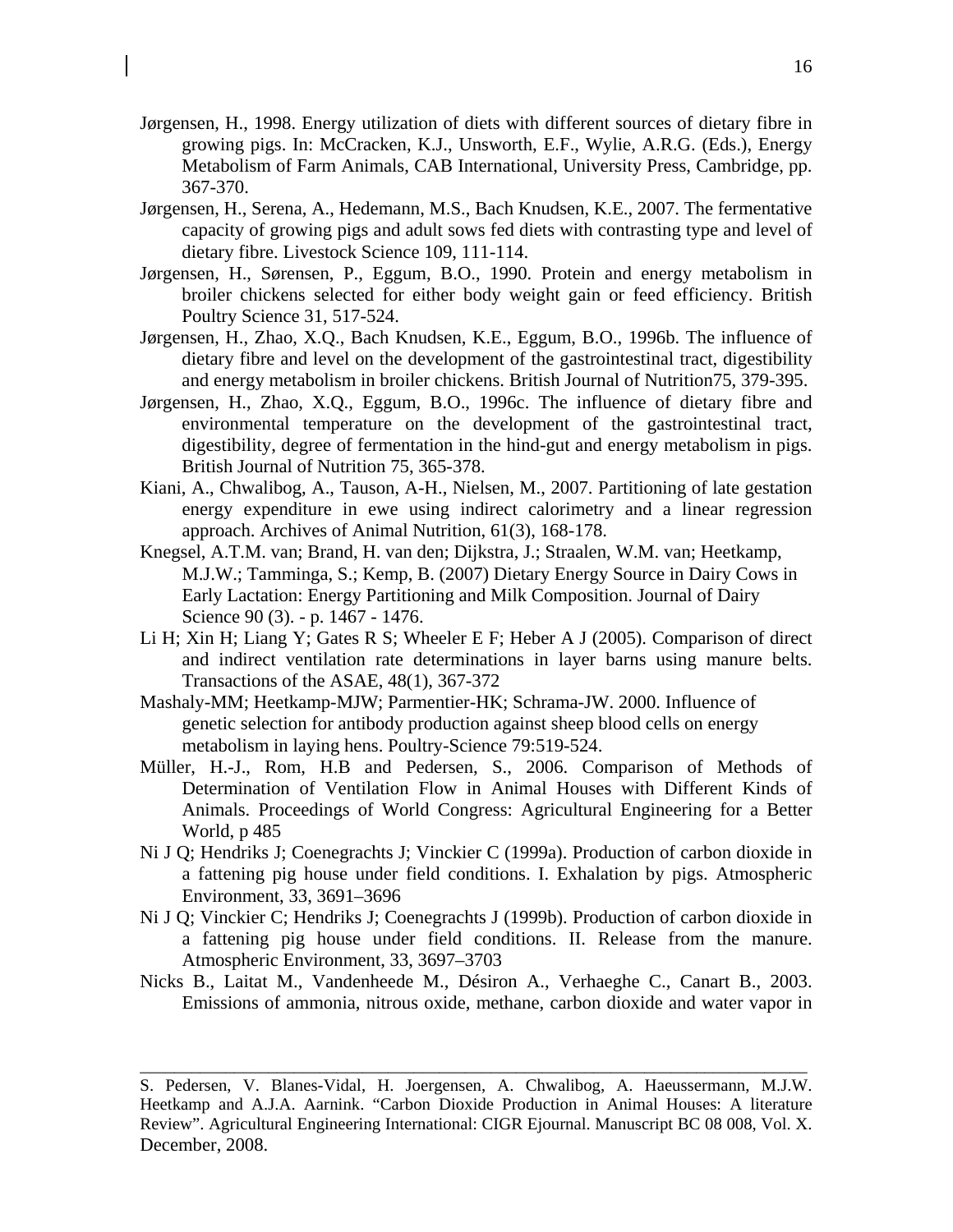the raising of weaned pigs on straw-based and sawdust-based deep litters. Animal Research, 52, 299-308.

- Nicks B., Laitat M., Farnir F., Vandenheede M., Verhaeghe C., Canart B., 2004a. Gaseous emissions in the raising of weaned pigs on fully slatted floor or on strawbased deep litter. In: Madec F., Clement G. (Ed.), Proceedings of the in-between congress of the ISAH. Animal production in Europe: The way forward in a changing world. Saint-Malo, France, 11-13 October 2004, 69-70.
- Nicks B., Laitat M., Farnir F., Vandenheede M., Verhaeghe C., Canart B., 2005. Gaseous emissions in the raising of weaned pigs on fully slatted floor or on sawdust-based deep litter. In: INRA (Ed.), Proceedings of the International workshop on green pork production. Paris, France, 24-27 May 2005, 123-124.
- Nicks B., Laitat M., Farnir F., Vandenheede M., Désiron A., Verhaeghe C., Canart B., 2004b. Gaseous emissions from deep-litter pens with straw or sawdust for fattening pigs. Animal Science, 78, 99-107.
- Noblet J., Karege C., Dubois S., Van Milgen J. (1999). Metabolic utilization of energy and maintenance requirements in growing pigs: effects of sex and genotype. J Anim Sci 77: 1208-1216.
- Olesen, C.S., Jørgensen, H., Danielsen, V., 2001. Effect of dietary fibre on digestibility and energy metabolism of pregnant sows. Acta Agriculturae Scandinavica Section A - Animal Science 51, 200-207.
- Olesen, C.S., Jørgensen, H., Danielsen, V., 2001. Effect of dietary fibre on digestibility and energy metabolism of pregnant sows. Acta Agriculturae Scandinavica Section A - Animal Science 51, 200-207.
- Parmentier, H.K.; Bronkhorst, S.; Nieuwland, M.G.B.; Vries Reilingh, G. de; Linden, J.M. van der; Heetkamp, M.J.W.; Kemp, B.; Schrama, J.W.; Verstegen, M.W.A.; Brand, H. van den (2002). Increased fat deposition after repeated immunisation in growing chickens. Poultry Science 81 (2002) 9. - ISSN 0032-5791 - p. 1308 - 1316.
- Pedersen, S. and Pedersen, C.B. 1995. Animal Activity Measured by Infrared detectors. Journal of Agricultural Engineering Research 61, 239-246
- Pedersen, S., H. Takai, J.O. Johnsen, J.H.M. Metz, P.W.G. Groot Koerkamp, G.H. Uenk, V.R. Phillips, M.R. Holden, R.W. Sneath, J.L. Short, R.P. White, J. Hartung, J. Seedorf, M. Schroeder, K.H. Linkert and C.M. Wathes. 1998. A Comparison of Three Balance Methods for Calculating Ventilation Flow Rates in Livestock Buildings. Journal of Agricultural Engineering Research. Volume 70, Number 1, Special Issues, pp 25-37
- Pedersen, S. and Thomsen, M.G., 2000. Heat and Moisture Production for Broilers on Straw Bedding. Journal of Agricultural Engineering Research, 75, 177-187.
- Philippe F.-X., Laitat M., Canart B., Farnir F., Massart L., Vandenheede M., Nicks B., 2006. Effects of a reduced diet crude protein content on gaseous emissions from deep-litter pens for fattening pigs. Animal Research, 55, 397-407.
- Philippe F.-X., Laitat M., Canart B., Vandenheede M., Nicks B., 2007. Comparison of ammonia and greenhouse gas emissions during the fattening of pigs, kept either on

S. Pedersen, V. Blanes-Vidal, H. Joergensen, A. Chwalibog, A. Haeussermann, M.J.W. Heetkamp and A.J.A. Aarnink. "Carbon Dioxide Production in Animal Houses: A literature Review". Agricultural Engineering International: CIGR Ejournal. Manuscript BC 08 008, Vol. X. December, 2008.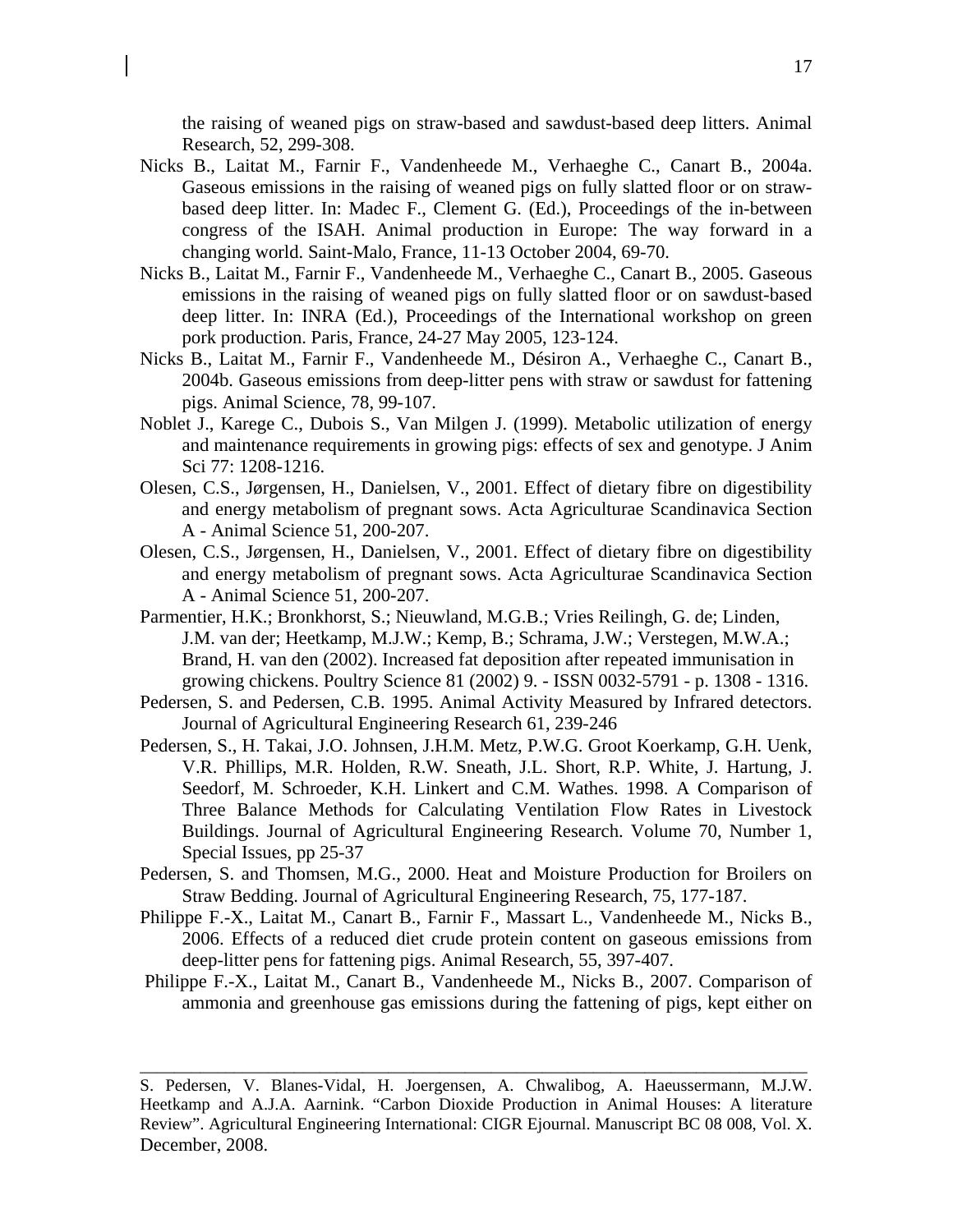fully slatted floor or on deep litter. Livestock Science, in press (available on: http://www.sciencedirect.com/science/journal/18711413)

- Rijnen-MMJA; Verstegen-MWA; Heetkamp-MJW; Haaksma-J; Schrama-JW. 2001. Effects of dietary fermentable carbohydrates on energy metabolism in group-housed sows. JOURNAL-OF-ANIMAL-SCIENCE 79:148-154.
- Sousa, P. and Pedersen, S. 2003. Ammonia emission from fattening pigs in relation to animal activity and carbon dioxide production. Proceedings of CIGR international Symposium on Gaseous and odour emissions from animal production facilities, Horsens, Denmark, page 114-121.
- Sousa, P. and Pedersen, S., 2004. Ammonia Emission from Fattening Pig Houses in Relation to Animal Activity and Carbon Dioxide Production. Agricultural Engineering International: the CIGR Journal of Scientific Research and Development. Vol. IV. December 2004
- Straalen, W.M. van; Laar, H. van; Brand, H. van den (2007). Methane production by lactating dairy cows on fat or corn silage rich diets compared to Intergovernmental penal on climate change (IPCC) estimates. In: Energy and protein metabolism and nutrition - Eaap 124, Vichy, France, 9-13 September, 2007. - Wageningen : Wageningen Academic Publishers, - p. 613 - 614.Energy and protein metabolism and nutrition, 2007-09-09/ 2007-09-13.
- Theil, P.K., Kristensen, N.B., Jørgensen, H., Labouriau, R., Jakobsen, K., 2007. Milk intake and carbon dioxide production of piglets determined with the doubly labelled water technique. Animal 1, 881-888.
- Theil, P.K., Jorgensen, H., Jakobsen, K., 2002. Energy and protein metabolism in pregnant sows fed two levels of dietary protein. J. Anim. Physiol. a. Anim. Nutr. 86, 399-413.
- Theil, P.K., Jørgensen, H., Jakobsen, K., 2004. Energy and protein metabolism in lactating sows fed two levels of dietary fat. Livestock Production Science 89, 265- 276.
- Thorbek, G., Chwalibog, A. and Henckel, S. (1984) Kvælstof- og energiomsætning hos svin af Dansk Landrace fra 20 til 120 kg legemsvægt. Normer for protein- og energi behov til vedligehold og vækst. Beretning fra Statens Husdyrbrugsforsøg 563,114pp
- Zhao, X.Q., Jørgensen, H., Jakobsen, K., 2001. Retention and oxidation of nutritions in broiler chickens fed different levels of rapeseed oil during the growth period. In: Chwalibog, A., Jakobsen, K. (Eds.), Energy Metabolism in Animals, Wageningen Pers, Wageningen, pp. 265-268.
- Zheng, C.-T., Jørgensen, H., Høy, C.-E., Jakobsen, K., 2006. Effects of increasing dietary concentrations of specific structured triacylglycerides on performance and nitrogen and energy metabolism in broiler chickens. Br. Poult. Sci. 47, 180-189.
- Van, Ouwerkerk E.N.J. and S. Pedersen. (1994). Application of the carbon dioxide mass balance method to evaluate ventilation rates in livestock buildings. XII World Congress on Agricultural Engineering: Volume 1. Proceedings of a conference held in Milan, Italy, August 29 - September 1, 1994, pp 516-529.

S. Pedersen, V. Blanes-Vidal, H. Joergensen, A. Chwalibog, A. Haeussermann, M.J.W. Heetkamp and A.J.A. Aarnink. "Carbon Dioxide Production in Animal Houses: A literature Review". Agricultural Engineering International: CIGR Ejournal. Manuscript BC 08 008, Vol. X. December, 2008.